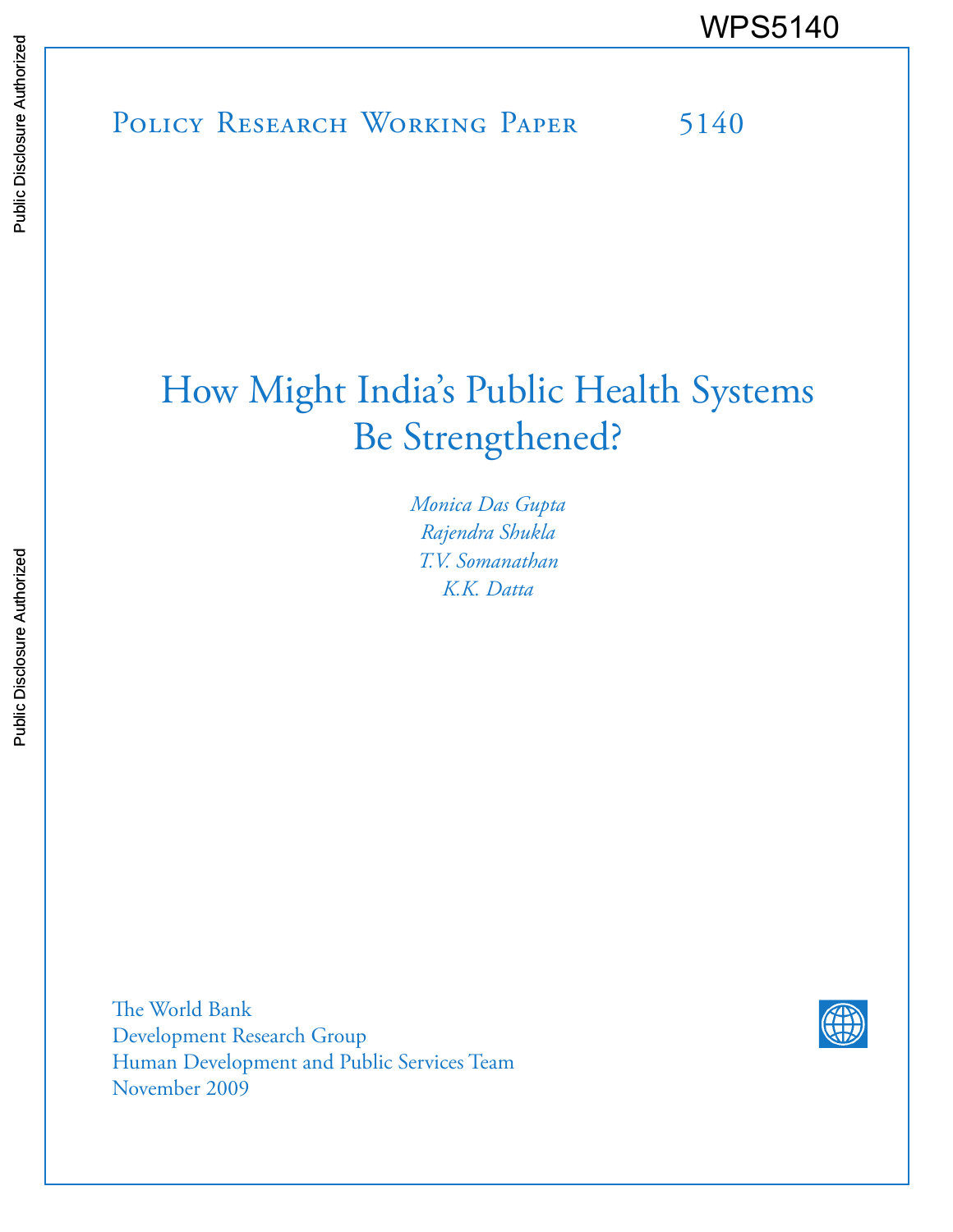## **Abstract**

The central government's policies, though wellintentioned, have inadvertently de-emphasized environmental health and other preventive public health services in India since the 1950s, when it was decided to amalgamate the medical and public health services and to focus public health services largely on single-issue programs. This paper discusses how successive policy decisions have diminished the Health Ministry's capacity for stewardship of the nation's public health. These decisions have introduced policies and fiscal incentives that have inadvertently enabled states to prioritize medical services and single-issue programs over broader public health services, and diminished the capacity of the public health workforce to deliver public health services. Diseases resulting from poor environmental health conditions continue to impose high costs even among the more affluent, and hinder development.

There are many approaches to strengthening the

public health system, and the authors suggest one that may require relatively little modification of existing structures and systems. They suggest establishing a focal point in the Health Ministry for public health stewardship, and re-vitalizing the states' public health managerial cadres as well as the grassroots public health workers. The central government could consider linking its fiscal support to states with phased progress in four areas: (1) the enactment of state Public Health Acts; (2) the establishment by states of separate public health directorates; (3) the re-vitalization of grassroots public health workers; and (4) health department engagement in ensuring municipal public health. The central focal point could provide the needed support, oversight, incentives, and sanctions to ensure that states build robust public health systems. These measures can do much to help governments use public funds more effectively for protecting people's health.

*The Policy Research Working Paper Series disseminates the findings of work in progress to encourage the exchange of ideas about development*  issues. An objective of the series is to get the findings out quickly, even if the presentations are less than fully polished. The papers carry the *names of the authors and should be cited accordingly. The findings, interpretations, and conclusions expressed in this paper are entirely those of the authors. They do not necessarily represent the views of the International Bank for Reconstruction and Development/World Bank and its affiliated organizations, or those of the Executive Directors of the World Bank or the governments they represent.*

This paper—a product of the Human Development and Public Services Team, Development Research Group—is part of a larger effort in the department to study governance and development outcomes.. Policy Research Working Papers are also posted on the Web at http://econ.worldbank.org. The author may be contacted at mdasgupta@worldbank.org or mdasgupta@gmail.com.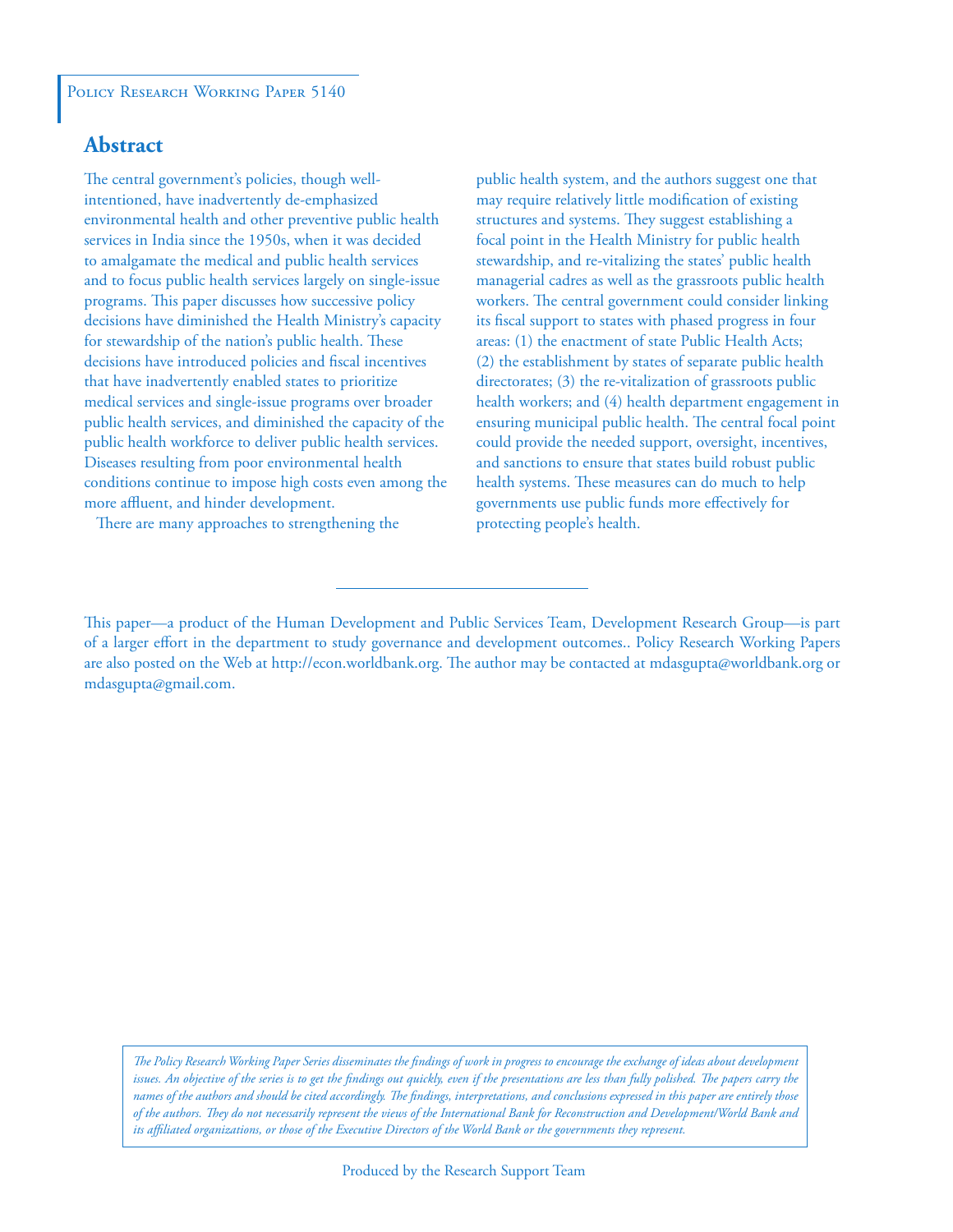## **How might India's public health systems be strengthened?<sup>1</sup>**

*Monica Das Gupta<sup>2</sup> , Rajendra Shukla3 , T.V. Somanathan<sup>4</sup> , and K.K. Datta5*

 $\overline{a}$ 

**Disclaimer:** These are the authors' personal views and should not be attributed to the World Bank or any affiliated organization or member country, to the Government of India, or to the Government of Tamil Nadu.

*Acknowledgements:* This paper has benefited from very helpful feedback from Suresh Tendulkar, Adam Wagstaff, Julie McLoughlin, Jerry LaForgia, G.N.V.Ramana, Lalit Nath, P. Padmanaban, and K.P. Krishnan. We are grateful for inputs from several people in the Health Ministry and its affiliated institutions. This work was supported by funds from the World Bank's Trust Fund for Governance and Anti-Corruption, and its Knowledge for Change Program.

<sup>&</sup>lt;sup>2</sup> Development Research Group, The World Bank, Washington DC. Email: mdasgupta@worldbank.org, mdasgupta@gmail.com

 $3$  Indian Administrative Service, Joint Secretary, Ministry of Health & Family Welfare, Government of India, New Delhi. Email: rs.shukla@nic.in

<sup>4</sup> Indian Administrative Service, Secretary to the Chief Minister, Govt of Tamil Nadu, Chennai. Email: cmsec@tn.gov.in

<sup>&</sup>lt;sup>5</sup> Director, National Institute of Communicable Diseases, Ministry of Health and Family Welfare, New Delhi (retired). Email: drkkdatta@gmail.com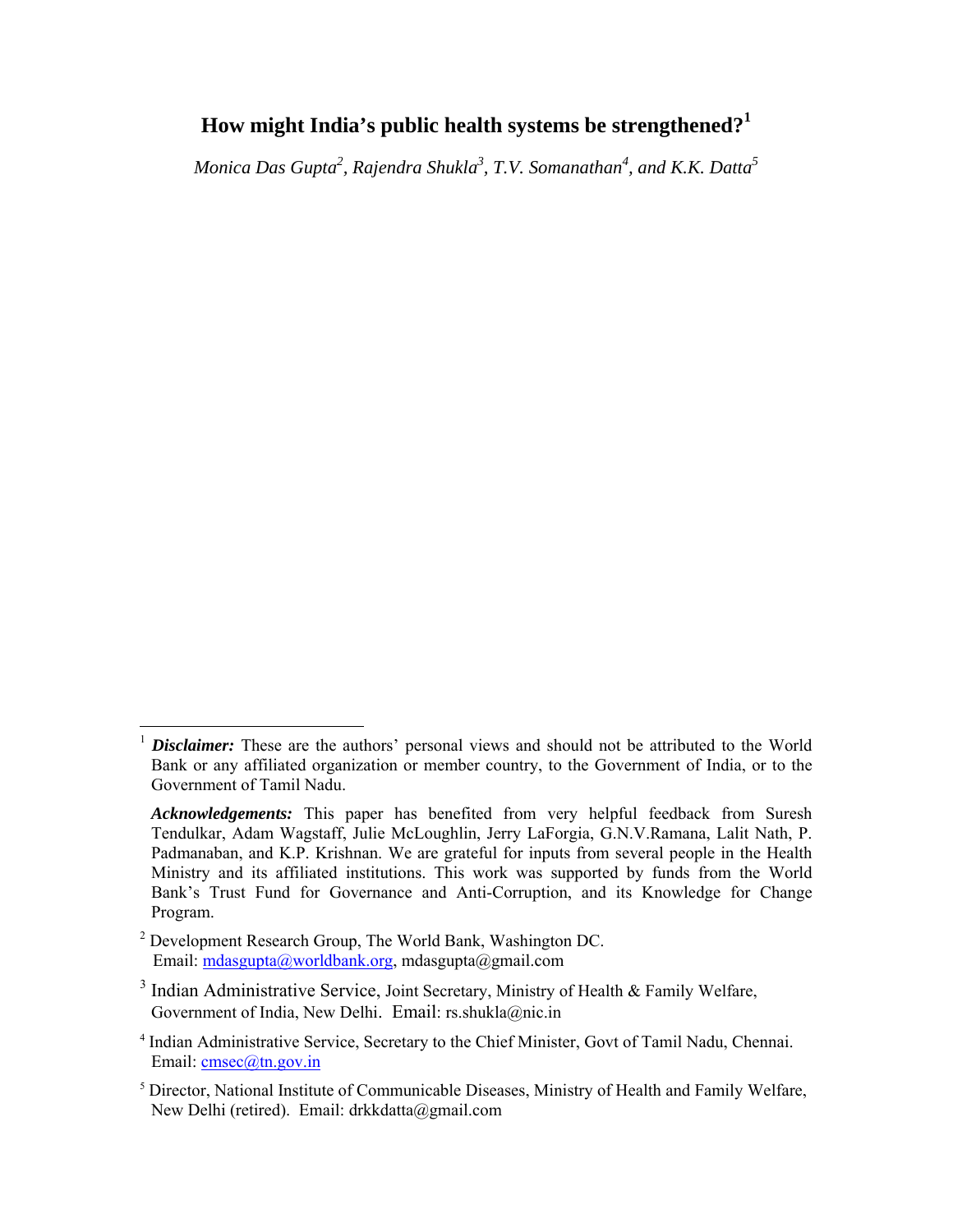*Focusing on clinical services while neglecting services that reduce exposure to disease is like mopping up the floor continuously while leaving the tap running*

(Paraphrased from Laurie Garrett 2001, *Betrayal of Trust: The Collapse of Global Public Health*)

### *Introduction*

India suffers a staggering toll of ill-health from communicable diseases, largely resulting from poor environmental health conditions. Outbreaks of diseases such as dengue, diarrhoeas, hepatitis, and even cholera are commonplace, affecting all from the richest to the poorest. This imposes heavy costs on people and on the economy. Economic losses arise from many sources, such as lost labor-force productivity, business disruption, and the costs of treatment for people who should not have been exposed to disease in the first place. The World Bank estimates that the costs of communicable diseases amount to several percent of GDP in developing countries.**<sup>1</sup>**

The WHO estimates that improved sanitation in developing countries would sharply reduce overall morbidity and child mortality (Pruss-Ustin et al 2008). They also estimate that half of malnutrition is attributable not to lack of food but to infections arising from poor sanitation. Half of India's children are stunted (IIPS 2007: Table 10.1), and the fact that 25 percent of those in the highest wealth quintile are stunted reflects the burden of disease even among the more affluent.

Health systems have three major sets of services, of which the first two constitute public health services: (1) *population-wide preventive services* to reduce exposure to disease through measures such as implementing health and sanitary regulations to ensure environmental health, monitoring health conditions, acting to avert potential health threats, and controlling outbreaks if they occur; (2) *clinical preventive services* provided to individuals, such as screening and vaccination for maternal and child health; and (3) *medical services* to care for and treat individuals with injuries and disease. In this paper, the first two of these sets of services together are referred to as 'public health', while the first alone is called 'environmental health'.

India's Health Ministry and states' health departments have done much to improve health services, building an enormous infrastructure of publicly-funded medical services, medical education facilities, high-quality laboratories, and research institutions. However, central public health interventions are focused largely on single-issue programs for controlling specific diseases, delivering maternal and child health services, disease surveillance, etc.<sup>2</sup> This approach does not adequately address the need for development of public health systems, capable of planning and implementing a much broader range of services to *anticipate* and reduce exposure to disease.

This can be detrimental for health outcomes as well as for the prospects for economic development. Public health services in general, and environmental health services in particular, constitute a pure public good, and form a basic part of a country's developmental infrastructure. Countries with limited health budgets per capita need to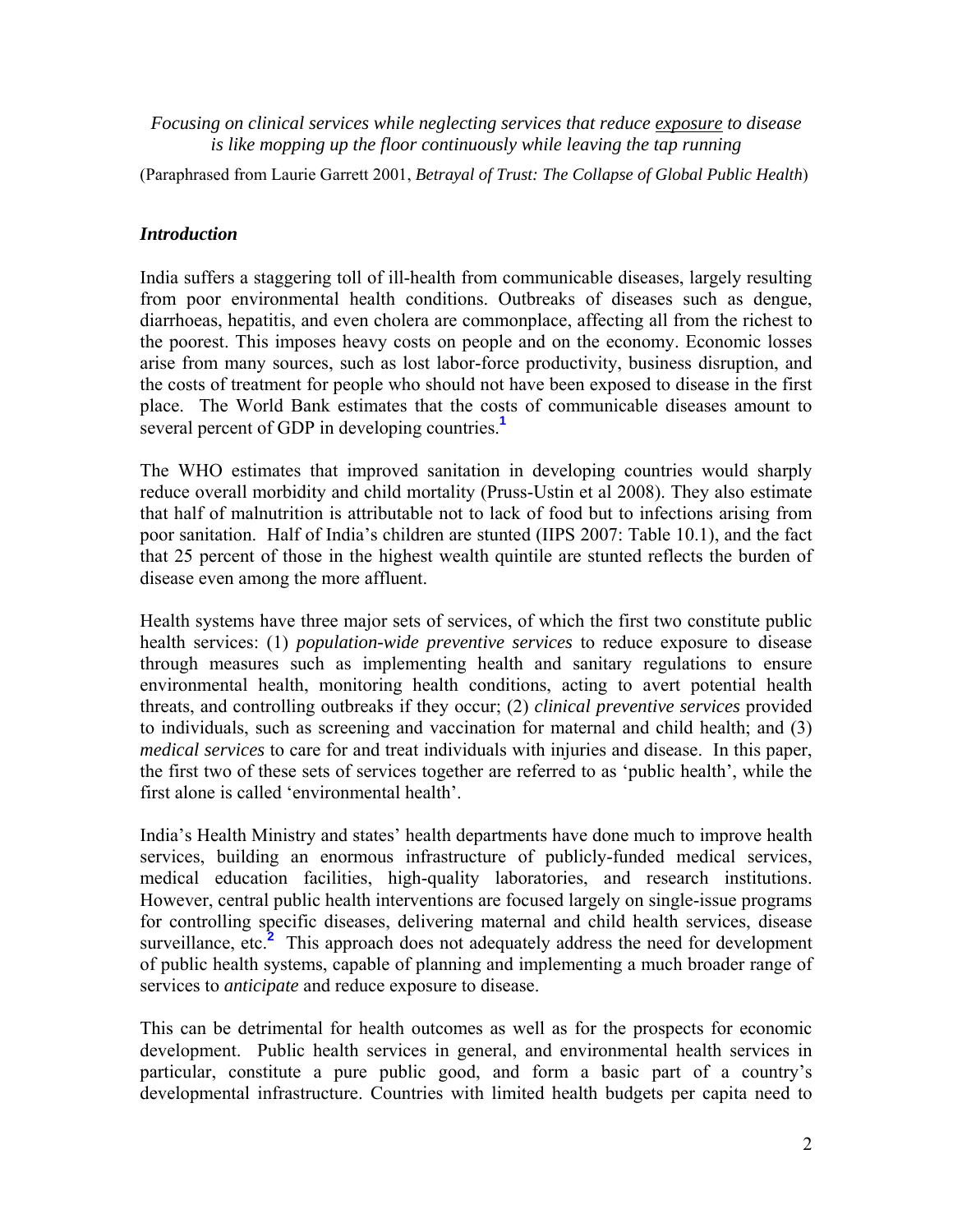focus their resources primarily on these services, which protect against the externalities of communicable diseases.**<sup>3</sup>**

In developed countries, environmental health services form the core of health services, underpinned by a framework of public health regulations.<sup>4</sup> Public health authorities are responsible for planning and implementing services to anticipate, monitor, and avert health threats of all kinds. One of their core functions is to assure environmental health by monitoring other agencies' services  $-$  for example in the United States, health authorities' core responsibilities include assuring that the water supply is safe, solid waste and sewage is safely managed, and establishments meet public health standards before being licensed.<sup>5</sup> Similarly, the duties of Environmental Health Officers in Europe include assuring water safety, food safety (including food vendors, processors, food storage, slaughterhouses,  $\&$  markets), management of solid  $\&$  liquid wastes, housing, housing, vector control, investigating disease threats, disinfection (WHO 1978, Annex 1).

In the developed world, intensive efforts to strengthen these services resulted in rapid improvements in health outcomes from the late nineteenth century, as countries shifted from simply responding to disease outbreaks to actually averting their occurrence (Figure 1).<sup>6</sup> Constant vigilance helps keep the incidence of communicable disease low  $-$  for example, malaria was eradicated in the Southern United States by the 1940s, but the health authorities continue to monitor environmental management and vector breeding, to prevent resurgence.<sup>7</sup> Developed countries regularly upgrade their public health systems,<sup>8</sup> and citizens have come to expect their governments to protect them from exposure to major communicable diseases.

India's Health Ministry recognized its role in supporting population-wide public health services in the early 1950s. The central role of environmental health services was mentioned in India's first two Five-Year Plans which covered the period 1951-61, but not thereafter. The National Health Policy of 2002 (para 2.24) explicitly states that while environmental health conditions are critical for good health outcomes, they fall outside the purview of the Health Ministry.**<sup>9</sup>** Strangely, this view is shared by donor agencies, despite the fact that health agencies in donor countries view assuring environmental health as central to their work.**<sup>10</sup>**

By re-assessing this fragmented approach to public health systems and services, health resources in India could be used more cost-effectively to protect the health of the population. India could follow the lead of the developed world ― and some settings in the developing world, such as Tamil Nadu and Sri Lanka ― in building strong public health systems capable of addressing potential health threats proactively *before* they lead to outbreaks, instead of merely controlling outbreaks once they occur. This requires the Health Department to directly provide many services, as well as giving technical support to other agencies and regularly monitoring their services to assure that they meet health standards.

The costs of these services typically form a small fraction of a country's total public expenditure on health, and of its GDP. For example, Sri Lanka spends less than 0.2% of GDP on its well-organized public health services, which contribute to its high levels of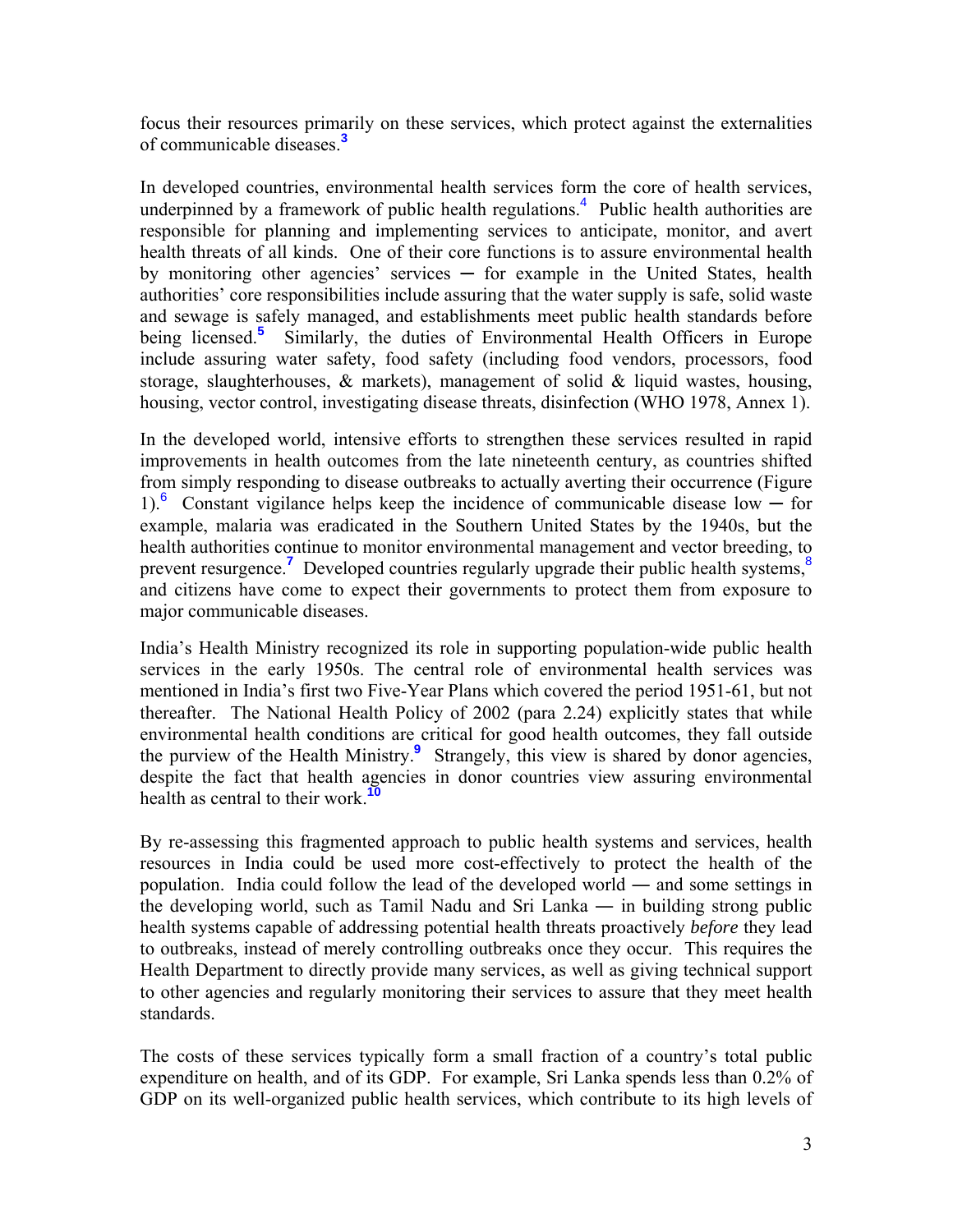health equity and life expectancy, despite relatively low GDP per capita.<sup>11</sup> Sri Lanka's Public Health Inspectors address environmental and public health issues similar to those described above for the developed world (see Appendix 1).

Rapid urbanization further increases the urgency for building strong public health systems, because of the massive potential for disease outbreaks in urban areas. Diseases can spread easily in urban areas because they are crowded, generate huge quantities of waste, and have a high density of food vendors, markets, factories, and other activities that can create health hazards. Migrants bring new diseases, often to slums that are already vulnerable due to poverty and poor infrastructure. Sanitary infrastructure needs not only to be developed, as the Urban Renewal Mission did, but their maintenance must also monitored for compliance with health standards. Assuring urban public health benefits greatly from health department involvement ― as is routine in the developed world — since local bodies have many other priorities that are not always compatible with protecting public health.<sup>12</sup> However, the National Health Policy of 2002 underlined the need for extending public medical facilities for improvement of urban health, rather than building of public health systems. The upcoming central outlays on the National Urban Health Mission could be effectively used for strengthening public health systems rather than just providing incentives for creating more medical facilities.**<sup>13</sup>**

We discuss how some of the policies of the Health Ministry have not been helpful in building up the capacity to plan and implement public health services at both central and state levels ― in particular anticipatory preventive public health services, and compliance with health regulations and health standards — and shifted the use of available resources away from them. Building on the argument made by Das Gupta (2005), we start with a discussion of the central policies that ― while seeking to improve health systems and outcomes ― inadvertently marginalized public health services, followed by discussions of the consequences for the Health Ministry's own capacity for stewardship in this area, and for state health departments. We then discuss the evidence that better-organized public health systems help protect health, including illustrations from Tamil Nadu and the developed world. We conclude with some policy suggestions.

## *1. Central health policies have marginalized public health services*

Constitutionally, public health and sanitation are primarily the responsibility of the states.**<sup>14</sup>** However, the central (federal) Health Ministry has a major influence on the states' public health policies because of its fiscal leverage, convening power, technical resources, and ability to draw and disseminate lessons across states. The central government's policies have inadvertently de-emphasized public health services, through a series of policy decisions since the 1950s.

(a) Amalgamation of medical and public health services, eroding career incentives for the latter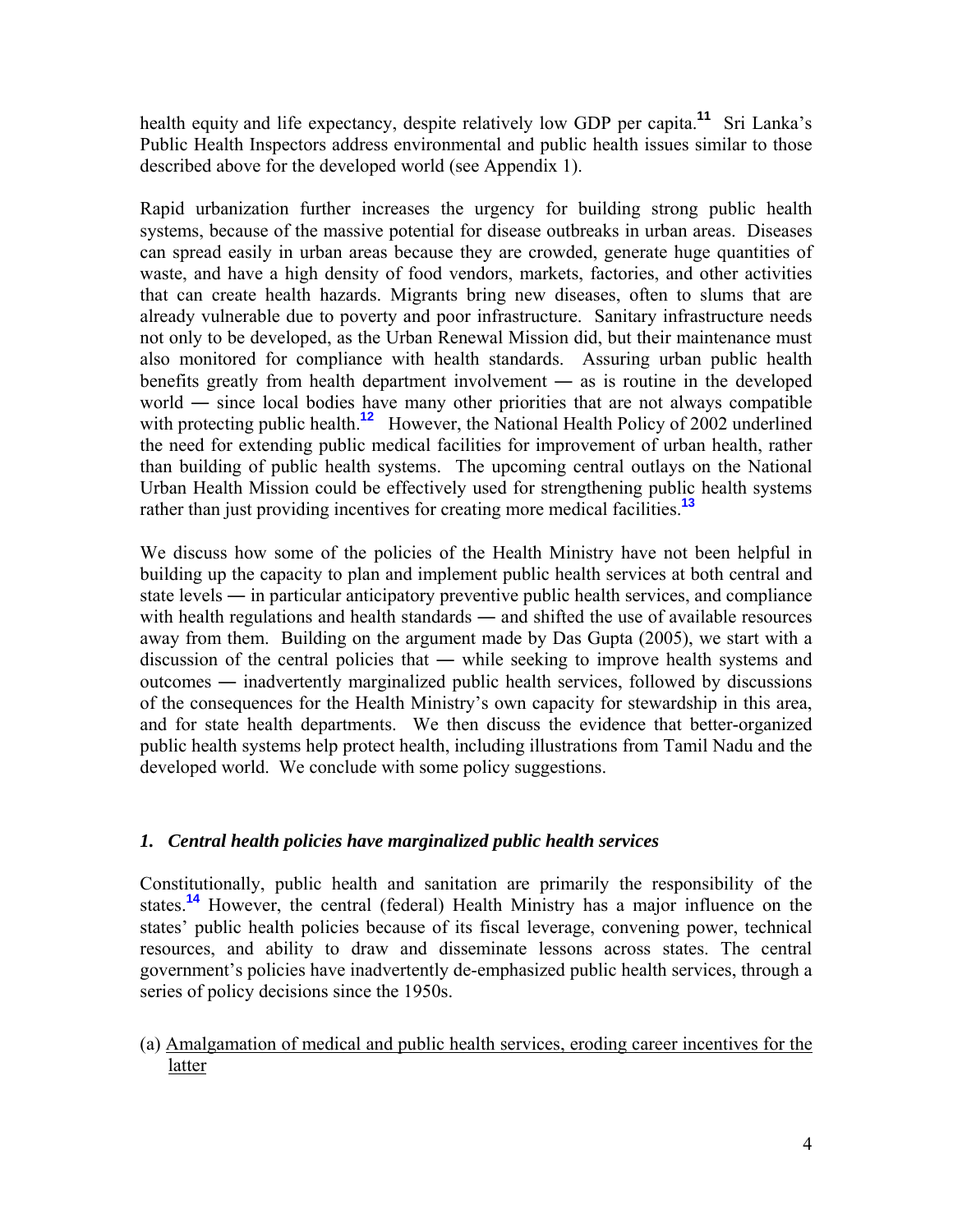The first major change came with the central government decision to amalgamate the medical and public health services as recommended by the Bhore Committee Report of 1946,**<sup>15</sup>** and to instruct the states to follow suit. Most states followed this instruction. This was compounded by the recommendations of the Jungalwalla Committee in 1967 that health services should have a unified cadre, with common seniority.**<sup>16</sup>** Prior to these changes, there were separate structures for each of these services  $-$  since they require very different orientation and activities ─ and each service had its own career ladder.

For example, a report summarizes organizational changes in West Bengal's health department:

"The post of the Director of Health Services was created after amalgamation of the functions of the previous posts of Surgeon-General, Bengal, and Director of Public Health, Bengal, which was subsequently included in the Special Selection Grade of the unified cadre of West Bengal Health Service. The Director of Health Services was the exofficio Secretary of the Department of Health till the year 1962 when this arrangement was terminated and the Secretariat was placed in charge of a senior I.A.S. officer. (Government of West Bengal 1970:2)

The amalgamation was intended to increase efficiency and coordination between the medical and public health services. However, it opened the way for the public health services to be gradually eclipsed by the medical services, which attract far more political and public attention. It also diminished the career incentives of the public health staff, as described below. Gradually, public health services fell off the radar screen of the Health Ministry and of most state health departments, and their capacity for public health policy and planning was weakened, as discussed below. In an interesting exception, Tamil Nadu chose not to amalgamate its medical and public health services, and this has facilitated its public health planning and implementation (see below).

None of this is to deny the many flaws of the pre-Independence public health systems, especially their primary focus on protecting the European population and the army (Ramasubban 1989, Guha 1993). However, this goal required reducing the prevalence of highly contagious diseases in the whole population — and separating the medical from the public health services allowed the latter to offer good career incentives, build world-class technical institutions, and maintain services effective at meeting the limited policy goals (Harrison 1994, Das Gupta 2005).**<sup>17</sup>** This spare but systematic colonial approach sharply reduced mortality from killer diseases such as cholera, while diseases such as malaria and gastro-enteric infections continued to take heavy tolls.**<sup>18</sup>** As Figure 2 shows, India in 1940 was a slightly negative outlier in life expectancy for its level of caloric availability.

#### (b) Single-focus programs that erode public health systems

A second change came with the decision to focus the Health Ministry's public health resources on single-focus programs ― typically sponsored and supported by international agencies ―, beginning with the malaria eradication program of the 1950s. As discussed below, the way these programs are financed and monitored encourages states to use their public health resources primarily for them (along with some state-specific single-issue programs), instead of on organizing broader environmental/preventive public health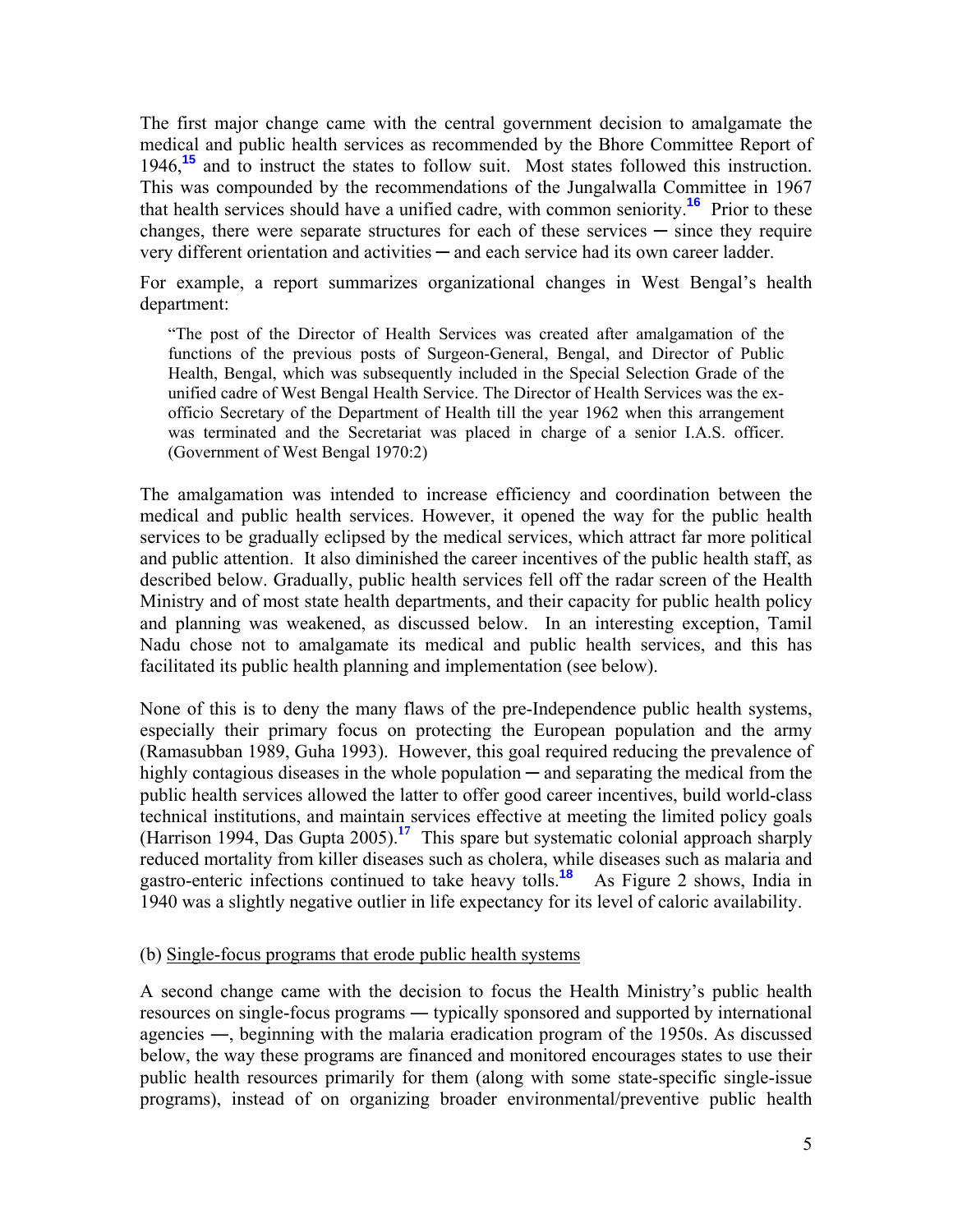services. Most state health departments now focus essentially on implementing the single-issue public health programs, and providing curative medical services.**<sup>19</sup>**

Nor is the single-issue approach necessarily always successful. It can be spectacularly successful for addressing diseases for which simple and highly-effective medical interventions are available, such as smallpox vaccine. It has proved much less effective for other diseases such as malaria, whose control depends also on more complex management of the disease environment.<sup>20</sup> International agencies' emphasis on 'measurable results' has created incentives for international and national policy-makers to design more narrowly-focused programs that may be *less effective* than broader ones but *whose outputs/outcomes can more easily be measured*.

A sharp reminder of the pitfalls of prioritizing single-issue programs over other preventive services is the fact that the polio eradication program has faltered in Uttar Pradesh and Bihar because poor sanitation causes such a high burden of gastro-enteric illness that some children's digestive tracts are unable to absorb the vaccine. They therefore contract polio despite repeated vaccination, and the disease spreads to other parts of India and the world, necessitating re-vaccination programs where the disease had been controlled (WHO 2009: 11-12).

### (c) Separation of Public Health Engineering from health services

A third change came with the decision in the early 1970s to separate Public Health Engineering services from the Health Departments. This fractured the provision of public health services, and undermined the capacity of the Health Department to undertake crucial interventions to assure environmental health. Public health engineers can contribute to a wide range of environmental health activities such as managing subsoil water drainage to control vector breeding, and safe disposal of solid waste. Instead, the activities of the Public Health Engineering Departments narrowed sharply, such that today they typically limit themselves to the provision of water supply and, in some cases, sewerage. Public health will be better protected if these departments broaden their range of activities to cover a more comprehensive set of public health engineering needs, and coordinate more closely with the Health Department.

## (d) Amalgamation of all male grassroots staff, eliminating environmental health services

A fourth change came with the decision in the 1970s to amalgamate all grassroots male health workers into one cadre of "Multi-Purpose Workers".**<sup>21</sup>** This combined all the erstwhile Sanitary Inspectors with other staff such as smallpox and malaria workers, and put them all to work on implementing the priority programs of the day. The environmental health services provided earlier by the Sanitary Inspectors fell by the wayside. Assuring environmental health involves a very wide range of activities (see Appendix 1 for Sri Lanka, and WHO 1977 for European countries). The implications of this are discussed further in Section 3.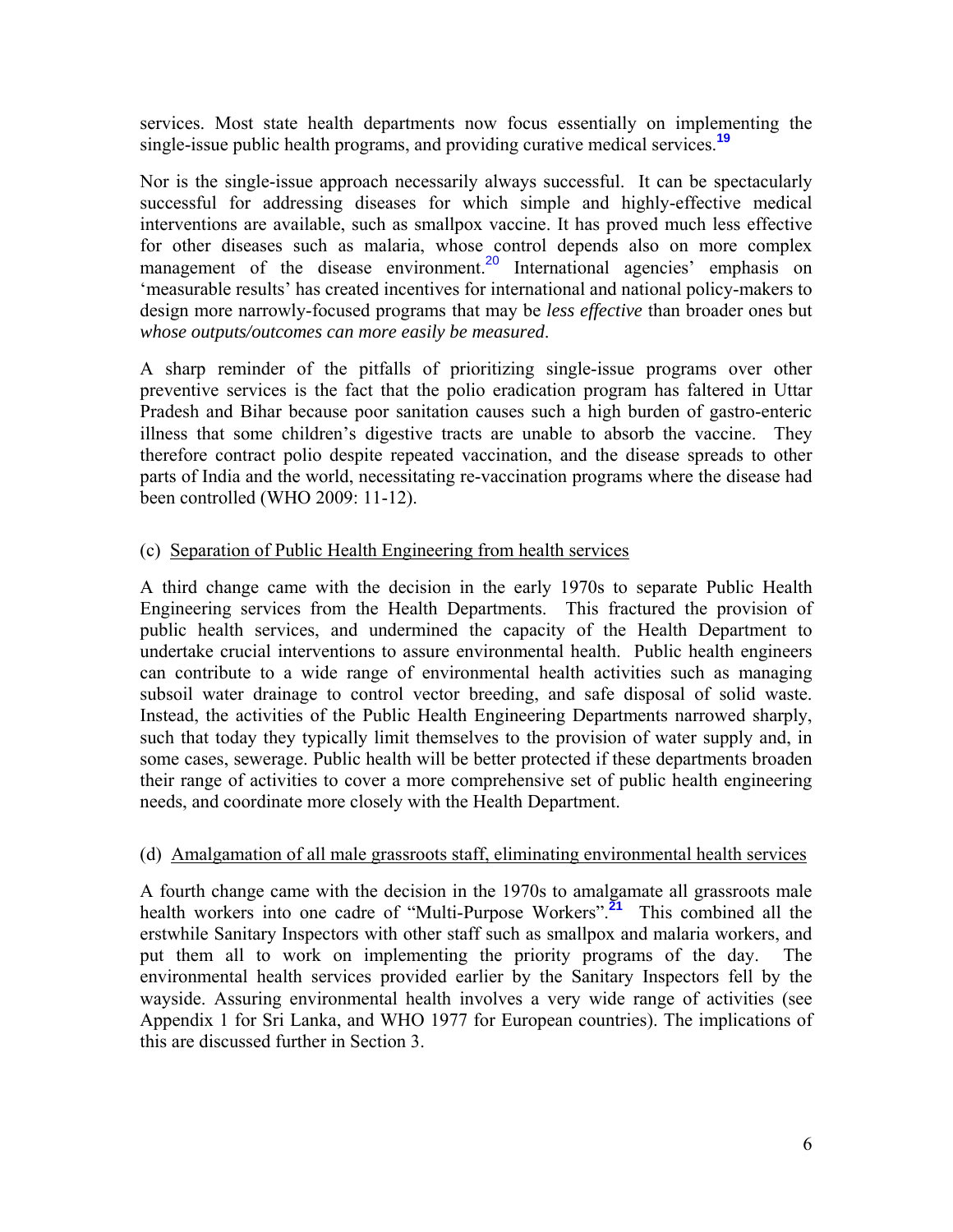## *2. Implications for central government capacity for public health stewardship*

The Health Ministry's capacity for public health planning and stewardship could perhaps be strengthened. This manifests itself in several ways.

## (a) No focal point in the central Health Ministry for public health services

The Health Ministry has focal points for dealing with many issues, including each of its single-issue programs. However, there is no focal point for environmental health, that is, population-wide preventive health services. The same applies to the Directorate-General of Health Services, which is the technical wing of the Health Ministry. Without a focal point, the Health Ministry is poorly-placed to provide stewardship for proactive population-wide health services.

The lack of attention to public health stewardship is indicated by the recent addition of a post entitled "Special Director-General of Health Services (Public Health)". Disappointingly, the job is primarily to oversee the Health Ministry's single-focus programs, and is to be filled on the basis of seniority regardless of whether the person is a medical or public health specialist.

Lack of public health advocacy is one of the many consequences of a lack of focal point. Advocacy helps increase citizens' awareness about public health issues and builds demand for services that reduce their exposure to disease. Public health authorities in the developed world see advocacy as a key part of their work (IOM 1988). It is fundamental to building political pressure for public health services ─ instead of only for the medical services for which there is always political demand since their benefits are immediate and hence easily understood.**<sup>22</sup>**

## (b) Health Ministry expertise in public health planning could be strengthened

The Health Ministry is staffed with professional administrators and technical people who are highly qualified, but might benefit from more exposure to the needs of public health planning. The Ministry is headed by people from the administrative services,**<sup>23</sup>** deeply experienced in public administration from the districts upwards. This is an elite cadre of highly effective administrators, tightly networked across the central and state governments. However, they are rotated between line agencies, so they do not necessarily have prior exposure to the health sector.

The central government has a cadre of public health specialists (unlike most state governments), who are highly-qualified. However, their career path does not offer handson experience of actually planning or managing public health services on the ground. Such experience is limited to people who work in the very few states that have separate public health departments. Moreover, the cadre is small and poorly-utilized, because promotion above the Deputy Director-General level is based on seniority, regardless of public health qualifications. Limited scope for career advancement reduces incentives to join the central public health cadre.**<sup>24</sup>** This reduces their ability to provide technical backing for the states.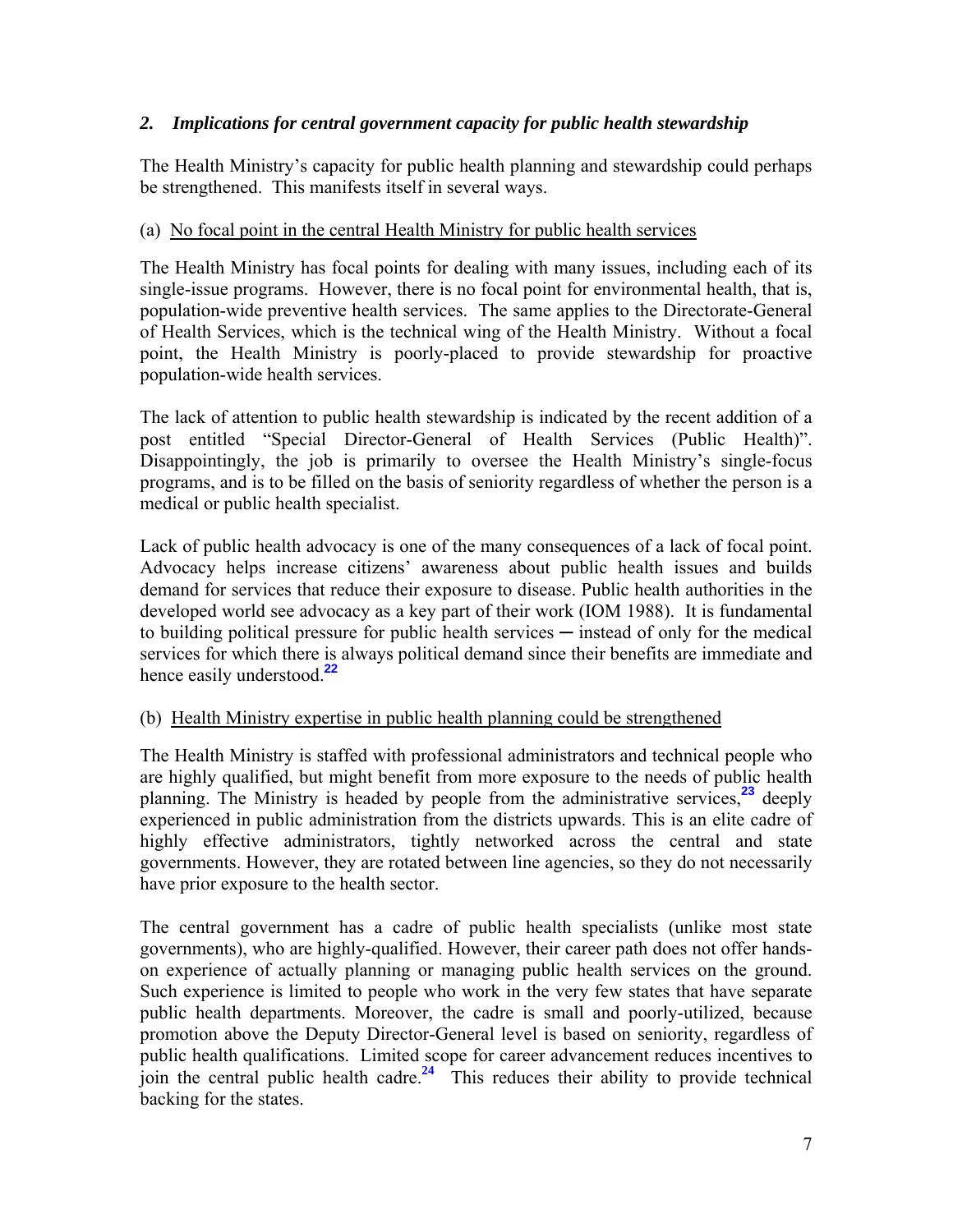## *3. Implications for state government capacity for public health planning and implementation*

### (a) Fiscal incentives for states that inadvertently weaken public health systems

The central government influences state public health policy through the fiscal leverage of the "Centrally Sponsored Schemes" under the Five Year Plans, which have been used to launch many single-issue public health programs. The central government typically covers a substantial part of the costs for the first Plan period (usually 5 years), and the states are expected to cover all the costs thereafter.**<sup>25</sup>** Although states are free not to participate in these programs, the fiscal leverage of the large initial central contribution makes them attractive. This is similar to the mechanisms whereby donors influence government policy in developing countries.

Single-issue public health programs do not make for efficient public health financing. This approach is at odds with the need for continuity in policy and programming for public health services. The hallmarks of effective public health service delivery are planning and action to avert *potential* outbreaks, and continuing vigilance to ensure nonrecurrence of disease as long as the potential threat remains — regardless of how long it has been since the disease last manifested itself. This requires unwavering attention to a broad range of activities, and is very different in nature from campaigns to address a specific disease, or to contain a specific outbreak.

These programs can crowd out other public health priorities of the states, both because of the large budgetary demands after the initial period, and because the states are required to send regular progress reports on these programs to the center. These programs therefore become high priority activities for the states. In the process, states are tempted to focus their public health resources on these programs and neglect other essential aspects of population-wide health services. States spent only 8.9% of their health budget on public health programs in 2001-02 (Government of India 2005: Table 2.1.10), and this includes the states' significant budgetary contribution to the single-issue programs. By contrast, they spent over 40% of their budget on tertiary and secondary care services, illustrating the power of the curative sector to capture public budgets for health. Single-issue programs can also weaken state health systems in other ways, for example by bypassing the state's normal arrangements for fund flows and implementation.**<sup>26</sup>**

## (b) Lack of a Public Health Act

Most states lack the most basic legislation to underpin public health services. In 1955 and again in 1987 the central government developed a Model Public Health Act, but did not use its very considerable fiscal clout to encourage states to adopt them.**<sup>27</sup>**

A Public Health Act enables proactive measures to avert threats to the public health *before* an emergency occurs. Firstly, it specifies the legal and administrative structures under which a public health system functions, assigns responsibilities and powers to different levels of government and agencies, and specifies their source of funding for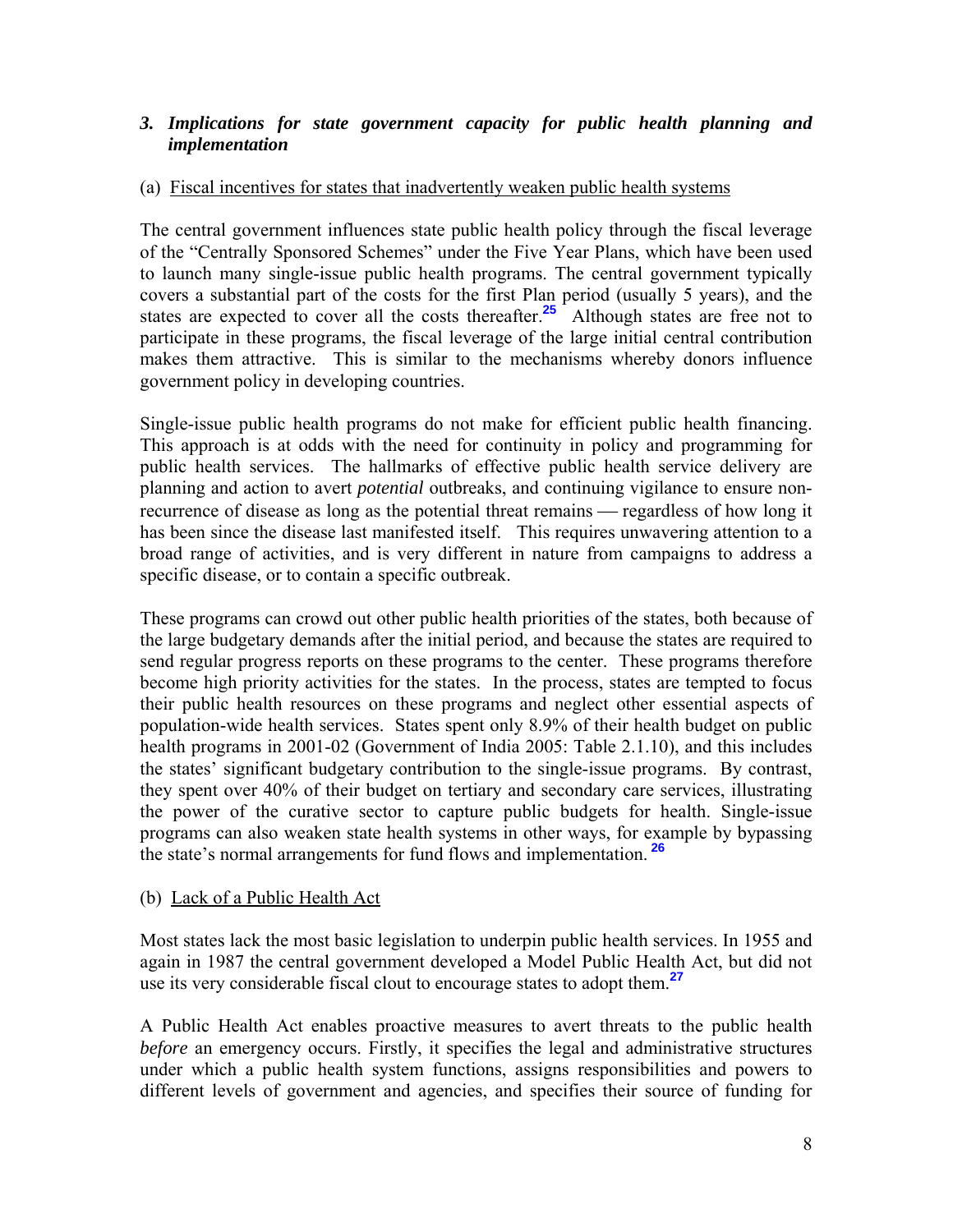discharging these duties (Hamlin and Sheard 1998). Secondly, it sets out powers for taking action for protecting the public health, including powers of regulation and of inspection — and the responsibility to use these powers to monitor *any* situations or activities ("public health nuisances") that could potentially threaten public health, and seek to redress them if needed.<sup>28</sup> Thirdly, public health laws set standards, such as those for food hygiene, slaughterhouse and market hygiene, water quality, and local government activities for sanitation and environmental health. They also specify who is responsible for assuring that these standards are met, as well as the procedures for ensuring that they are met.

Without a Public Health Act, states must depend on very blunt instruments such as the Epidemic Act of 1897 and the Indian Penal Code of 1860, which can be used if a severe health threat has *already occurred*. Local body Acts such as the Municipalities Act and Panchayati Raj Act offer much less comprehensive provisions than a Public Health Act, and they (by definition) do not apply uniformly across a state.**<sup>29</sup>**

This places much of India in a situation with some analogies to that of Europe before its public health revolution. As Hamlin and Sheard (1998:587) point out:

"The 1848 Public Health Act for England and Wales marked the start of a commitment to proactive, rather than a reactive, public health in which the state became guarantor of standards of health and environmental quality…. That public action can substantially improve the health of the general population now seems obvious, and it also seems obvious that public authorities owe their citizens that improvement. Both were controversial in the 1830s and 1840s. For centuries European governments had reacted to epidemics with decrees. With medical boards to advise them, they set their military forces to protecting borders and ports, whitewashed towns, fumigated dwellings, and burnt bedding. The threat of unusual disease prompted these reactions, and they were relaxed when the epidemics passed. Normal disease  $\frac{ }{ }$  infant mortality of more than 50% in inner city wards, annual mortality of over  $30/1000$  in some towns — prompted no such reactions."

Some efforts are now underway to strengthen public health legislation in India. The National Health Bill 2009 drafted under the National Rural Health Mission seeks to encourage states to prepare Public Health Acts. The draft Public Health Emergency Act updates the Epidemic Act of 1897. Some states, such as Gujarat and Karnataka, are working on drafting Public Health Acts.**<sup>30</sup>** Properly designed, such Acts provide the fundamental legislative underpinning for public health action and service delivery  $-$  as they do in Tamil Nadu and Sri Lanka (Das Gupta et al 2009). The very fact of having a regulation in place can raise awareness and compliance, as evidenced by drivers' increased use of helmets and seat belts.

In drafting public health legislation, it will help to pay careful attention to implementation mechanisms. Regulatory enforcement carries inherent risks, such as the potential for harassment and corruption. In India, the credibility of regulatory enforcement is undermined also by the slow judicial processing of cases in courts with large backlogs. Some of the key issues for effective regulatory implementation are (1) setting reasonable standards; (2) disseminating information on the regulations; (3) designing mechanisms to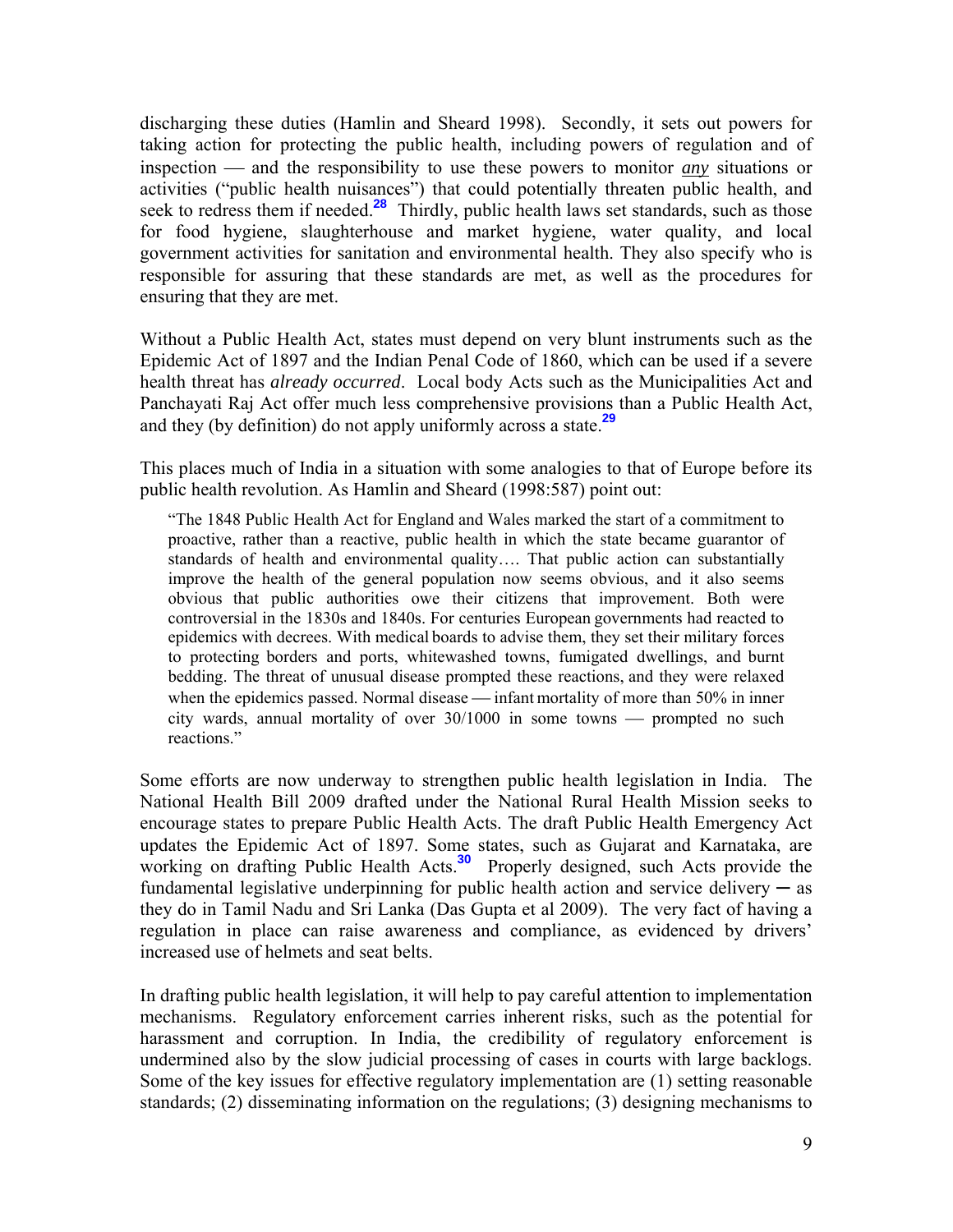facilitate compliance; (4) minimizing the scope for corruption and harassment; and (5) minimizing reliance on the judiciary. Models for transparent and quick implementation methods are available from both the developed and developing world.

## (c) Diminishing of public health managerial cadres

The amalgamation of medical and public health services reduced the career incentives for public health personnel in the state governments, just as it did for the central government (see above). In colonial times, the public health cadre had faster promotions and better pay than the medical cadre (Harrison 1994:19-26). These incentives were sharply reduced after the medical and public health cadres were amalgamated. The decision to grant promotions by seniority  $-$  so senior public health positions could be held by clinical specialists ─ reduced public health specialists' inputs into decision-making on public health programs, and curtailed their promotion prospects.

Following amalgamation, the public health cadre was abolished in most states  $$ depriving the states of public health planning and management capacity.**<sup>31</sup>** Some states have sought to partially redress this situation, but the success of such efforts is severely limited while the medical and public health services remain amalgamated. For example, West Bengal established a public health administrative cadre in 2004, but their job is to oversee the medical facilities up to the secondary level, as well as public health services (the latter defined essentially in terms of the group of single-focus programs). Training in public health management is not required. This is quite different from managing a public health system.

Public health management training atrophied, in response to the diminished demand. Medical training capacity was vastly expanded, but public health training capacity did not increase commensurate with the growing needs of population growth and urbanization. The erstwhile world-renowned All-India Institute for Hygiene and Public Health received inadequate attention. A program was started for teaching MD (Community Medicine), but the numbers of graduates are very limited. Some Public Health Institutes are now being set up, to offer training for public health managers, but demand for such training will remain low unless career incentives improve.

## (d) Diminishing of grassroots workforce responsible for Environmental Health

The main category of staff responsible for grassroots delivery of public health services was effectively undermined with the creation of the Multi-Purpose Worker (male) cadre, merging Sanitary Inspectors with workers from disease-specific and other programs.**<sup>32</sup>** This merged cadre of male health workers is not tasked with supporting population-wide health services, as were the Sanitary Inspectors. Their main charge is to help implement the national programs, and provide other miscellaneous support that the health department may ask for.

The central government also decided to fully support the salary and training of the grassroots female health workers (ANMs). This is because they are charged with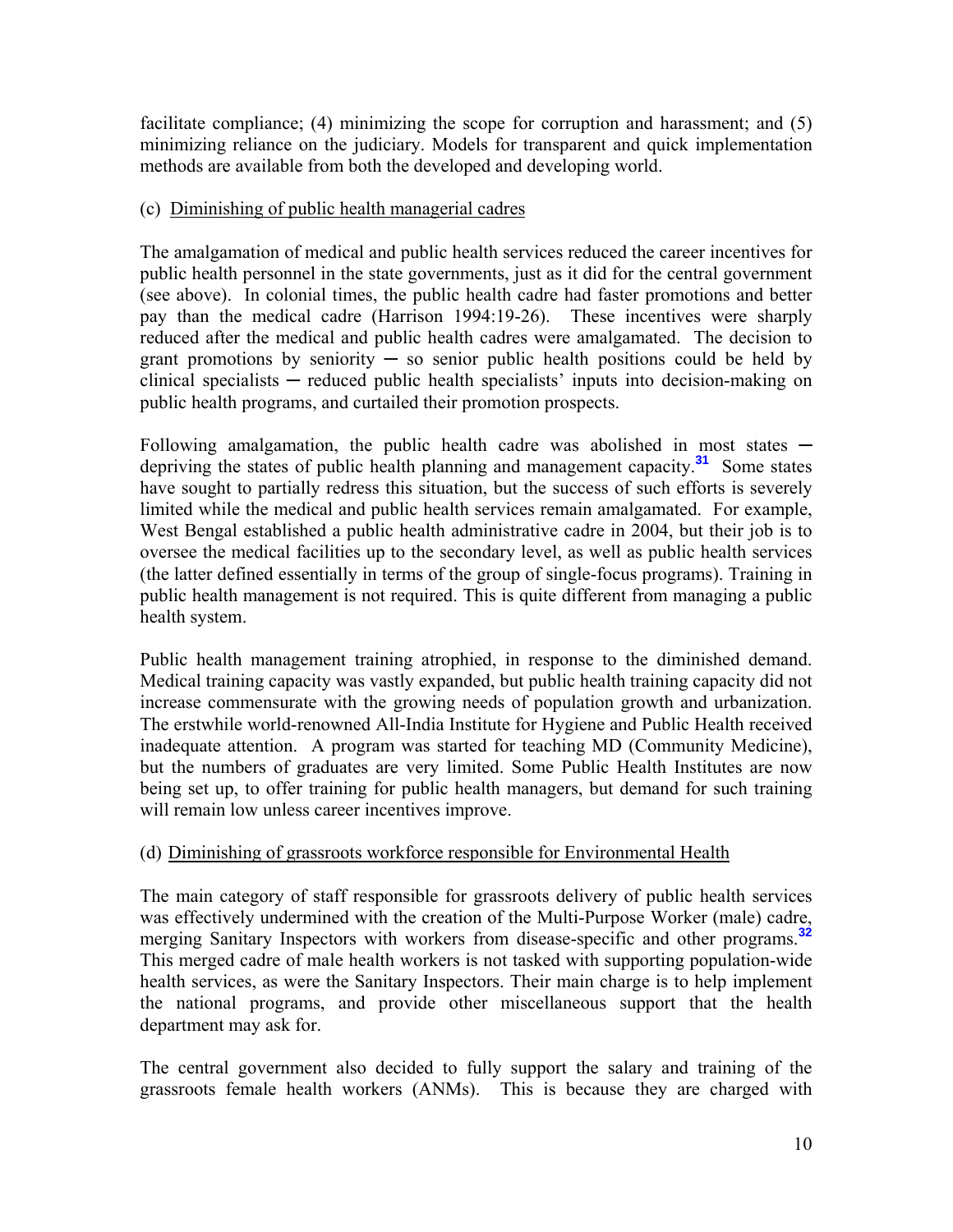implementing the family planning and maternal and child health program, which occupies a very high position in the government's list of priorities. States were left to pay for the male health workers ─ except for those hired for a new national program, whose salary is covered for the first Plan period.

The states have little incentive to invest in their male health workers, given the eclipse of public health services in the states, the fiscal incentives introduced by the national programs, and the perennial political demand to expand publicly-financed medical services. As a result, the male cadre has growing proportions of vacancies in most states, unlike the female cadre.

Male workers have been heavily disincentivized in various ways. Their cadre is used for accommodating people who have become redundant elsewhere, such as smallpox workers, and many of these do not meet the qualifications required from direct recruits. Their training programs have withered in most states, while the ANMs continue to receive a full 18 months' training according to a standardized curriculum.

Male workers have also increasingly lost status relative to their female counterparts (ANMs). Since the ANMs are in place and well-trained, the central and state governments encourage them to perform their services efficiently, and give them various forms of support and status. ICDS workers and male health workers are asked to help them, and the NRHM provides them with assistants (ASHAs). They are placed in high status local positions such as helping manage the funds of the Village Health, Water and Sanitation Committees set up under the NRHM.

In response to this succession of disincentives, the male health workers in many states started agitating. They then came to be viewed as unproductive and difficult to manage. Many states have taken to underfilling these posts, so there are increasing numbers of vacancies.

#### *4. Do better public health systems improve health outcomes?*

Descriptions of the functioning of public health systems illustrate how those that are more systematically organized work better than others. In the companion paper (Das Gupta et al 2009), we describe how Tamil Nadu's Health Department maintains a Directorate of Public Health separate from those for medical services, with its own budget and workforce, and underpinned by a Public Health Act. This enables the Directorate to conduct long-range planning without fear of budgetary capture by the politically-attractive medical services. It also enables it to offer career incentives to its workforce and maintain a well-trained and professional cadre of public health managers ─ as well as the legislative authority to undertake preventive public health action. By separating the medical from public health services, the state enables both sets of service to improve their efficiency by gaining from their respective economies of scope.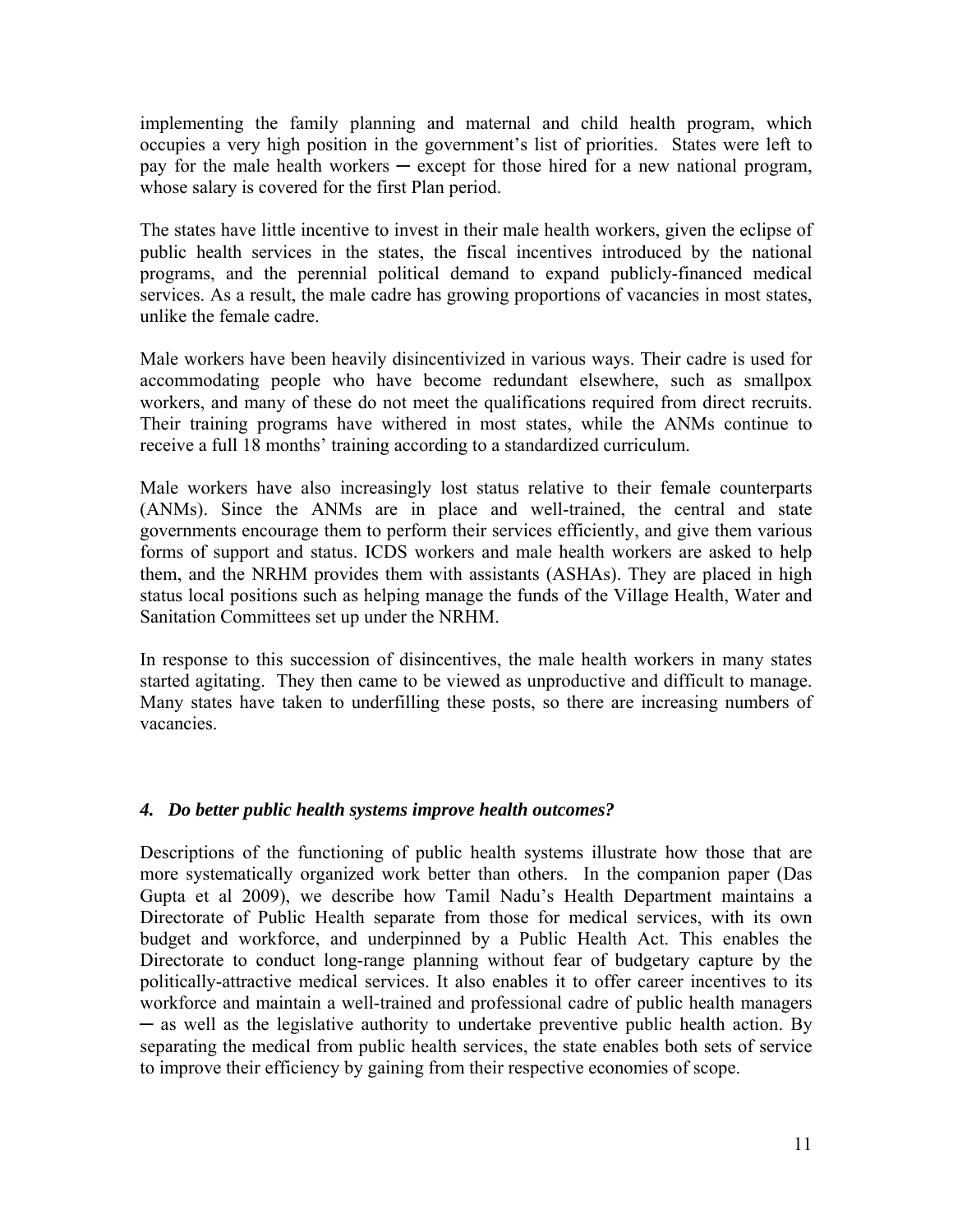These organizational factors underlie Tamil Nadu's better capacity than most Indian states to conduct long-term planning to avert outbreaks, manage endemic diseases, prevent disease resurgence, manage disasters and emergencies, and support local bodies to protect public health in rural and urban areas. This better capacity is illustrated in many ways. For example, the state was able to respond to a major natural disaster like the tsunami without the disease outbreaks that commonly accompany even lesser disasters in other states. This is helped by the annual district-level exercises in planning for the event of a river flooding, which serve like fire drills to remind the whole public health team of what must be done in a natural disaster. Another example is that the state maintains services to ensure that plague does not break out near the wild plague focus around Hosur ─ enabling that area to now seek to become an industrial hub. When the 1993-4 plague outbreak took place in Maharashtra and Gujarat, Tamil Nadu sent its team to help, being among the only repository of plague management skills in the country at the time. Having a separate budget enables the Directorate of Public Health to maintain its plague control services without being told that the absence of plague deaths makes these services cost-inefficient. Like their counterparts in the developed world, Tamil Nadu's public health managers are in a position to maintain services as long as there is a serious *potential* threat — not merely the manifested threat that the lay public is able to perceive.

The interesting feature is that Tamil Nadu's Health Department achieves this within the same overall organization (and resources) as that of other states, with medical and nonmedical staff organized into a similar network of services at state, district, and subdistrict levels. The difference is that Tamil Nadu separates out a mere 1% of its government medical doctors to be public health managers in the Directorate of Public Health, and trains and incentivizes them accordingly. Tamil Nadu's system also has some key flaws which need to be addressed in order to use this organizational capacity to greater effect ─ including frayed capacity of grassroots workers in both rural and urban areas to ensure environmental health (Das Gupta et al 2009).

Tamil Nadu's per capita public expenditure on health is similar to the Indian average ― and private expenditures are considerably lower ― but its health outcomes are superior, as reflected in more rapid infant mortality decline than that of India (Figures 3 and 4). Figure 4 could be viewed as indicating that Tamil Nadu has benefited from not participating fully in the health policy changes undertaken by the central government between the 1950s and the 1970s. The data on expenditures and outcomes suggest that the public expenditures are efficiently used, reducing the need for citizens to spend on private health care. Of course, part of the superior health outcomes may be attributable to more rapid economic growth. However, this causality works both ways and is hard to disentangle, since improvements in health conditions improve the prospects for economic growth, not only by raising labor productivity but also by creating development infrastructure and helping attract investment.

It is widely recognized  $\overline{\phantom{a}}$  in a large literature spanning many disciplines  $\overline{\phantom{a}}$  that good public health services are key to improving health outcomes in the both the developed and developing world.**<sup>33</sup>** That public health interventions in the developed world helped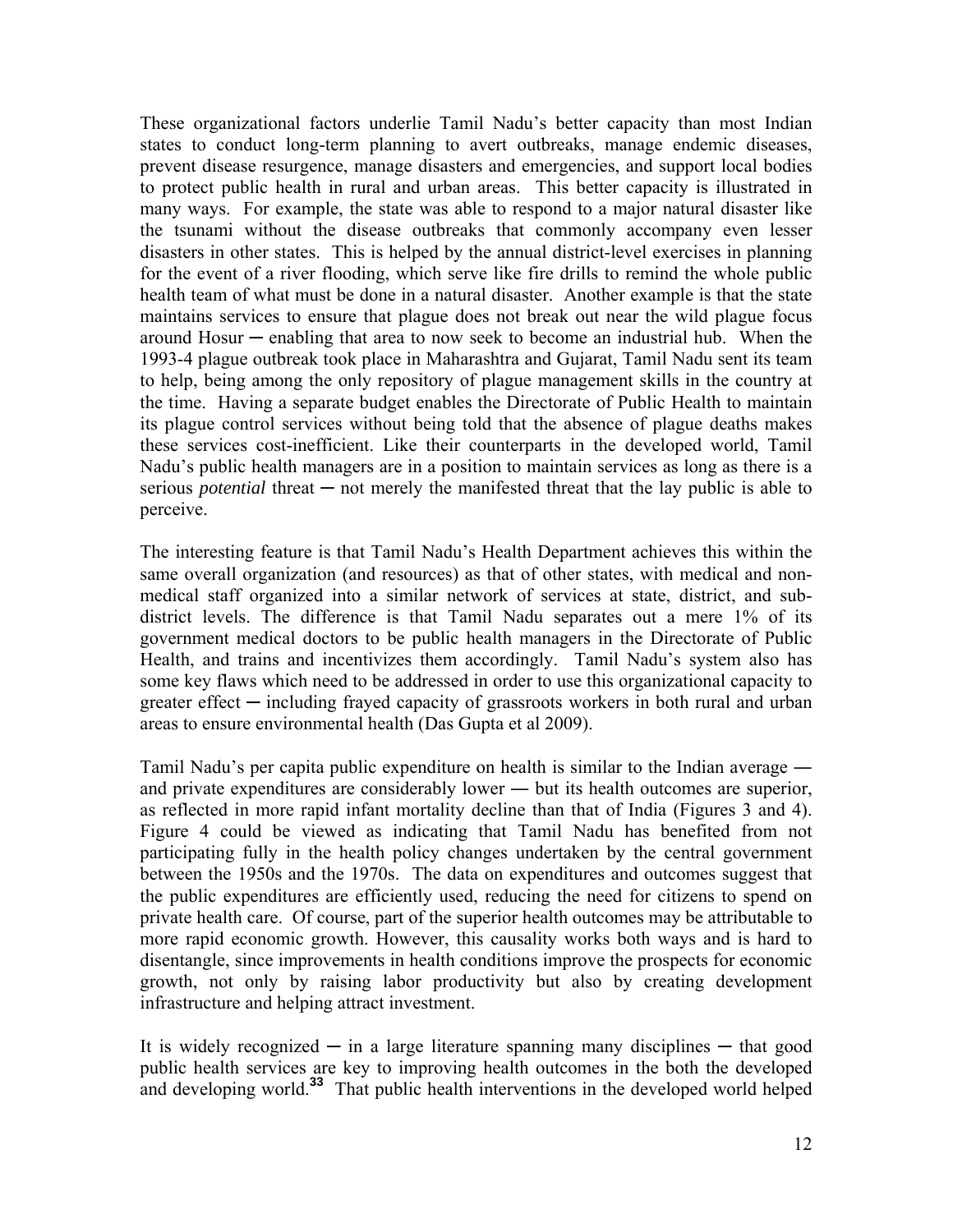sharply reduce mortality from communicable diseases before the advent of mass access to antibiotics is well-known (Figure 1).

The power of strong public health systems is suggested by the results of Japan's intensive efforts  $-$  as part of its preparation for becoming a world power  $-$  to study European public health systems and emulate them at home and in its colonies (Korea and Taiwan). The Japanese worked to improve the health of the whole population through expanding access to medical services, and public health measures to radically reduce exposure to disease. McGuire (2001: 1687) and describes some of these measures:**<sup>34</sup>**

"To deal with plague, all ships from infested areas were inspected and subjected to ratextermination. To deal with cholera, the Japanese established more effective methods of sewage and garbage disposal, launched a campaign against the house fly, and strictly regulated food handling and distribution. In urban areas, the Japanese dug new wells, insisted that the residents keep them covered, piped in water from mountain streams, supervised the construction of sewers and septic tanks, and systematized the process of removing sewage…. Taiwanese were required to clean their houses and streets twice a year."

Johansson and Mosk (1987) have argued that reducing the toll of communicable diseases raised labor force productivity and life expectancy in Japan, despite lack of rise in wages and consumption. This is consistent with the fact that life expectancy rose to around 50 in Japan and its colonies by 1940, far above the 32 years in India, although caloric consumption was broadly similar (Figure 2).**<sup>35</sup>** The Japanese sought to build a Greater East Asia Co-Prosperity Sphere, so they rapidly expanded education in their colonies, and invested in their health. In India, as discussed above, the goals of the colonial public health system were more limited to protecting the health of the European population.**<sup>36</sup>**

Formal evaluation of the impact of better public health systems is inherently very difficult, because of the complex interactions between health outcomes and economic factors, as well as ecological factors that cause variations in levels of exposure to disease. Health and economic outcomes often work in tandem, with improvements in each contributing to improvements in the other. Recognizing the strength of these relationships, the present-day developed countries have invested heavily in public health for over 125 years and in the process have built a strong basis for economic growth. Consider how draining Washington DC's heavily malarial swamps (and maintaining the drainage) enhanced the area's potential for economic growth. It may remain virtually impossible to formally prove the case for public health services, but the case has been compelling enough for all developed countries to invest in them continuously for well over a century.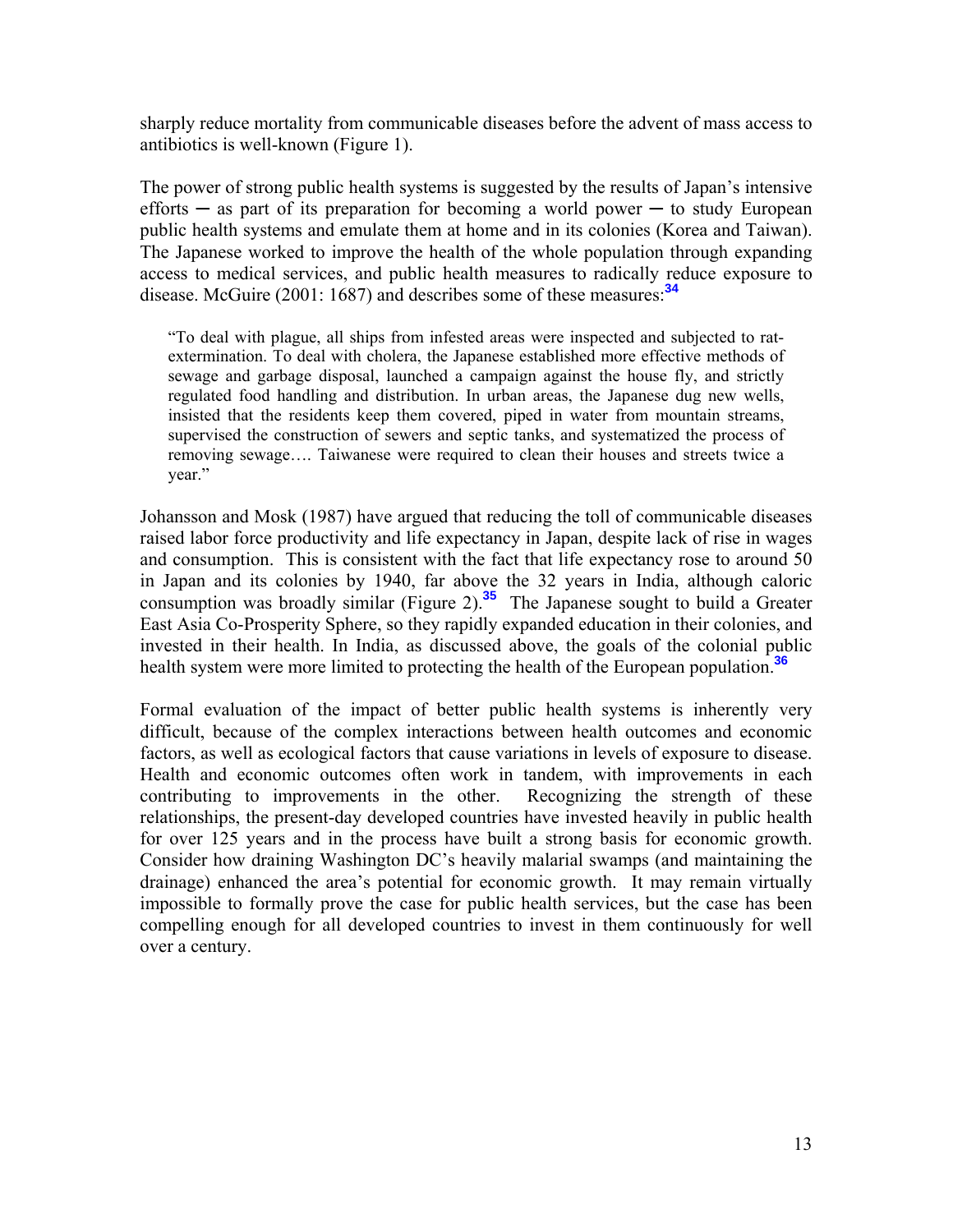### *5. Conclusions: What Could Be Done?*

The central government's policies, though well-intentioned, have inadvertently weakened the capacity to deliver population-wide preventive health services in India since the 1950s, when it was decided to amalgamate the medical and public health services. The benefits of keeping these services separate are illustrated in the companion paper on Tamil Nadu. Successive policy decisions have diminished the Health Ministry's capacity for stewardship of the nation's public health. At the state level, they have introduced policies and fiscal incentives which have inadvertently de-prioritized public health systems and the public health workforce's capacity at both managerial and grassroots level.

What can be done about this? There are many possible ways of organizing effective public health systems. Here we offer some suggestions that may require the least modification of existing structures and systems.

Firstly, the central Health Ministry could build its capacity to support public health systems across the country. A simple step would be to *establish a focal point for public health in the Health Ministry*. Since the Ministry staff has no hands-on experience of managing such systems, they require some training in this. This focal point would need to be supported by institutions with the autonomy to function effectively. The Indian Council of Medical Research (ICMR) has considerable autonomy, but the National Institute of Communicable Diseases (NICD) has constrained ability to incentivize its staff and hold it accountable. As the NICD is converted into India's Center for Communicable Diseases, increased autonomy will enhance its effectiveness.

Through this focal point, the Ministry could encourage the state governments to build up their public health systems, and to report on their progress in doing this. A basic requirement for this is a Public Health Act as outlined above. Many models of such Acts are available from elsewhere. The Ministry could also encourage innovations in public health approaches and create a platform where such innovations can be encouraged, discussed, rewarded and replicated. More broadly, there is a need for continuous advocacy for building public awareness.

The existing intersectoral coordination mechanisms could also be put to better use, from the federal level down to local level. India's good record of responding to public health emergencies shows that the coordination mechanisms are highly effective. However, they are typically used only when a serious threat has already arisen, and would be far more effective if they were used regularly to assess potential health threats and avert them. The health sector could also play an important role in guiding other public and private agencies in ensuring against public health risks as they implement their projects. This could, for example, help ensure that urban development projects ensure adequate arrangements for drainage, sanitation, and solid waste management.

The health agencies at all levels could also facilitate and monitor services provided by other agencies that are essential for good health  $-$  such as drinking water and sanitary  $infrastructure$   $-$  through setting and implementing public health standards and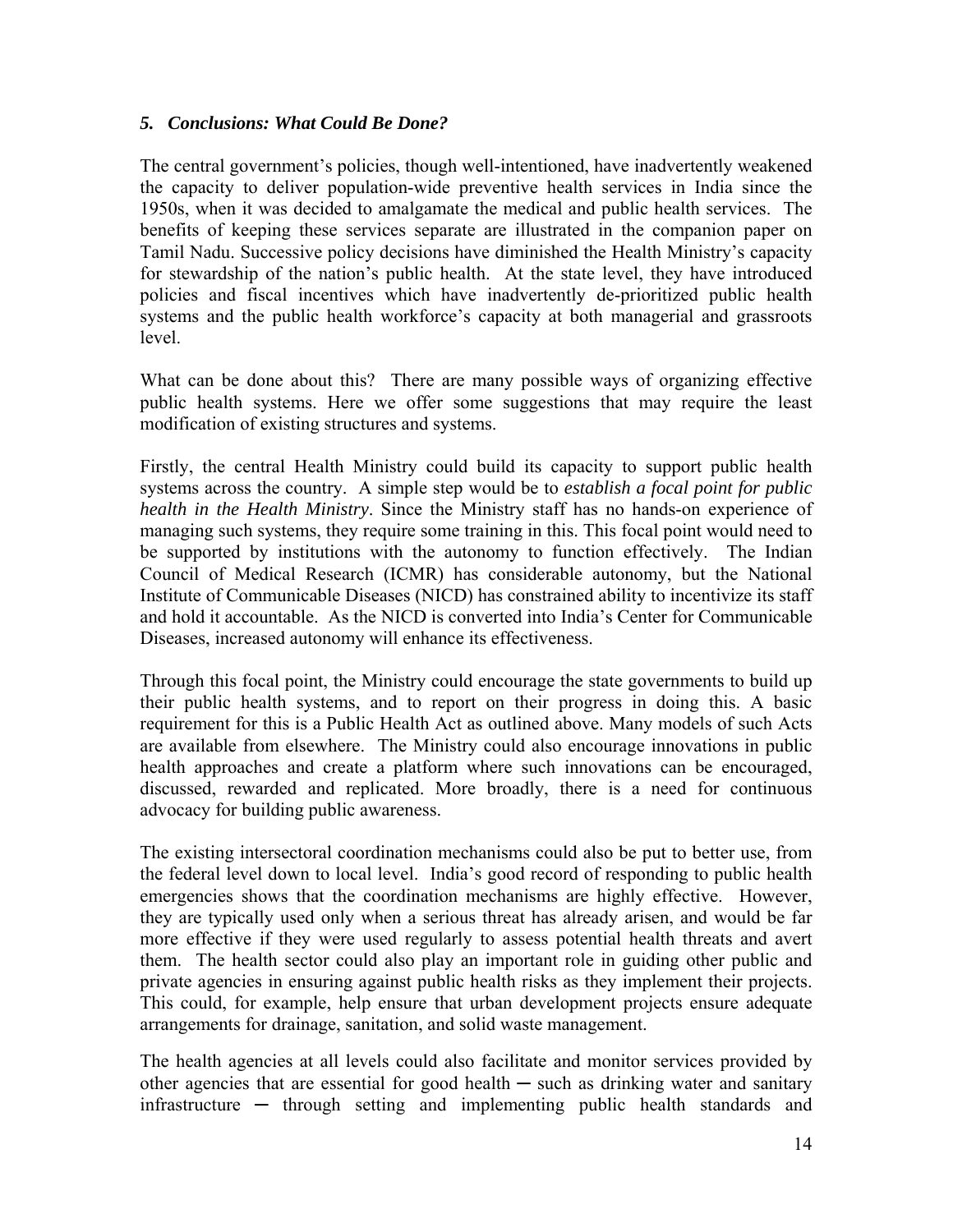regulations. They could also take the lead in encouraging resource mobilization from different sectors and other stakeholders — such as the Rural and Urban Departments and  $local bodies - for reducing public health hazards caused by poor planning, human$ actions, or natural disasters.

Secondly, *the states might usefully re-establish separate services for public health and medical care*, each with its own budgets and workforce, oriented respectively towards population-wide and clinical services. Each service needs to have its own career ladder and incentives, as they do in Tamil Nadu and Sri Lanka. The burden of additional training to revitalize the public health managerial cadre is not onerous since the numbers required are small ― this cadre comprises only 1 percent of Tamil Nadu's government doctors. The training curriculum could draw on those of other developing settings with successful public health systems, which work within financial and administrative constraints closer to those of India ― and not only those of the developed world. New public health training schools are being opened in India by the Public Health Foundation, and could draw on the good models available from developing countries (including Tamil Nadu and Sri Lanka) for training public health managers. These train managers to respond to routine health hazards as well as freak events like a tsunami, needing only to be updated with new technical information as it becomes available.

Thirdly, *the government might consider revitalizing the grassroots male health worker cadre*, and define their duties to focus primarily on ensuring environmental health and other population-wide health services. States where this cadre is dying out could consider establishing a new cadre of Health Inspectors, well-trained and well-managed for optimal performance.<sup>37</sup> Men are best suited for the task, since it involves much mobility and entering unfamiliar (and occasionally hostile) places for inspection. A standardized training curriculum can be developed for Health Inspectors, drawing on existing ones such as that used in Sri Lanka, and training schools identified. Detailed job descriptions, manuals, and supervisory guidelines can be drawn up. Adding greater scope for career progression will also help, for example by rewarding those who obtain additional educational qualifications in public health.

The central government could also consider financing male Health Inspectors so that balance is maintained in terms of providing an overall basket of public health services by male and female workers. Countries such as Sri Lanka pay for both their female cadre (Public Health Midwives) responsible for maternal and child services, as well as their male cadre (Public Health Inspectors), which is responsible for population-wide and environmental health services. Currently, India's central government pays the costs of the female cadre (Auxiliary Nurse Midwives or ANMs), and the budget has recently been raised by 50% to provide for second ANMs and performance-linked incentives for auxiliary staff (ASHAs).**<sup>38</sup>** A condition for receiving part of these supplemental funds is that states should fill some male cadre posts.**<sup>39</sup>** The central government currently offers little financing for the male cadre. This lopsided arrangement ignores the staggering costs to the country of poor environmental health.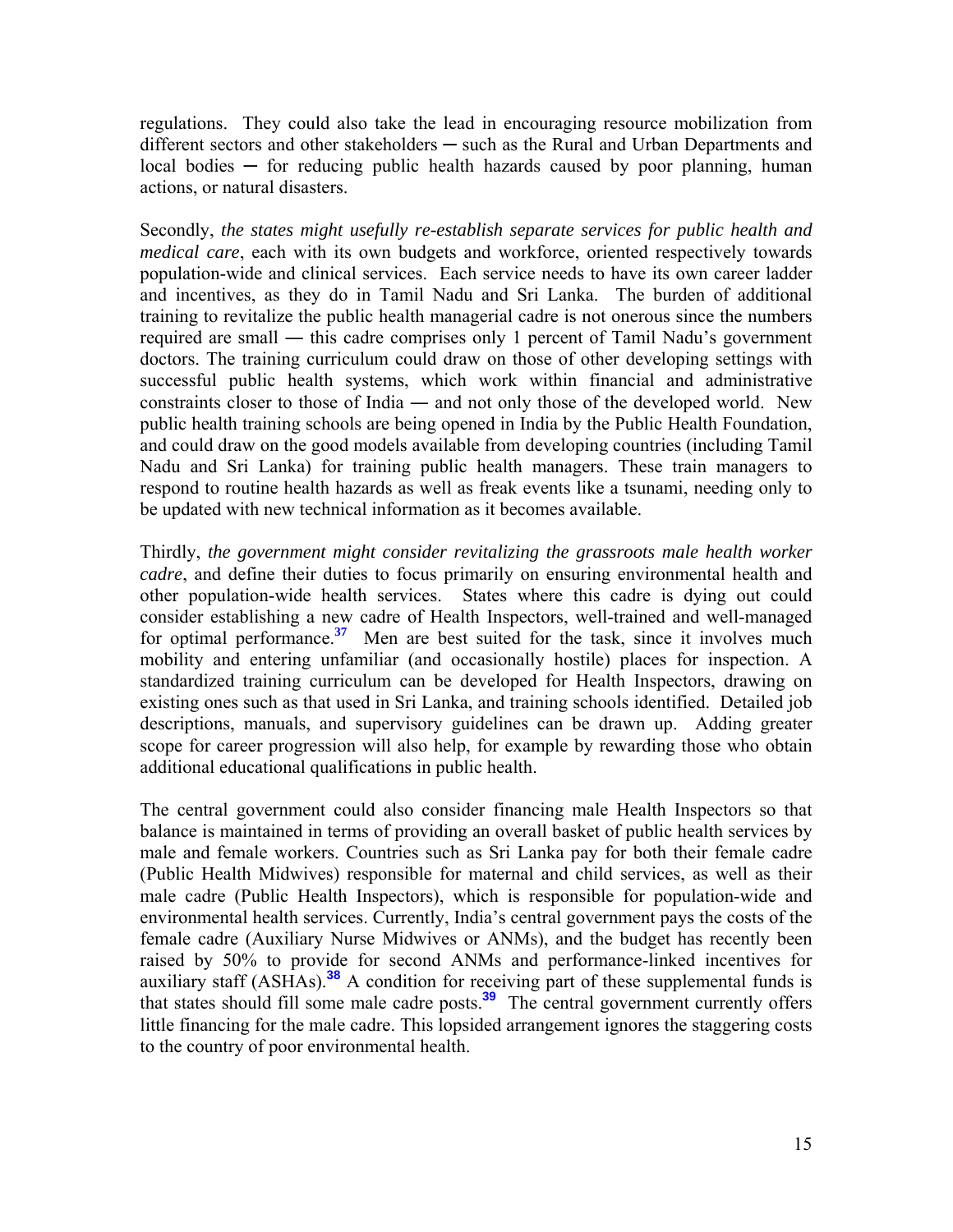More broadly, the use of public funds for health needs re-evaluation. Tamil Nadu offers a useful model for protecting people's health, illustrating what is possible when states exercise their constitutional responsibility to design their own public health systems. Tamil Nadu's approach hinges on better administration and management of resources that are within the reach of most states, within the administrative structures of most states and India's average health budget. Better use of their grassroots male health workers could further enhance public health outcomes.

Under the NRHM, the central government has informally encouraged the states to consider the Tamil Nadu public health system,**<sup>40</sup>** and Gujarat state has begun to send some doctors for graduate training in public health. Elsewhere (Das Gupta et al 2009), we distil lessons from the design of Tamil Nadu's public health system, to facilitate their use as a model by other states.

Much is possible, especially given the scope for innovation offered by the large central outlays for rural and for urban health ― the National Rural Health Mission (NRHM) and the upcoming National Urban Health Mission (NUHM). The NRHM has achieved much, for example sharply increasing the utilization of health facilities. The NUHM could do much to improve urban health outcomes, if it focuses on environmental and public health, and not only on expanding the network of public clinics.

The central government could consider linking its fiscal support to states' health budgets to phased progress in (1) the enactment of state Public Health Acts; (2) the establishment of separate public health directorates in states; (3) the re-vitalization of grassroots public health workers; and (4) health department engagement in assuring municipal public health. Creating a strong focal point for public health at the center would help to support states in setting up robust public health systems, as well as provide oversight, incentives, and sanctions to ensure that they do so. Such a body could also support other needed institutional reforms for strong public health systems ― such as strengthening mechanisms for fund flows and program implementation; upgrading public health management capacity; delegation of powers and accountability for results. These measures could do much to help use public funds more effectively for protecting people's health.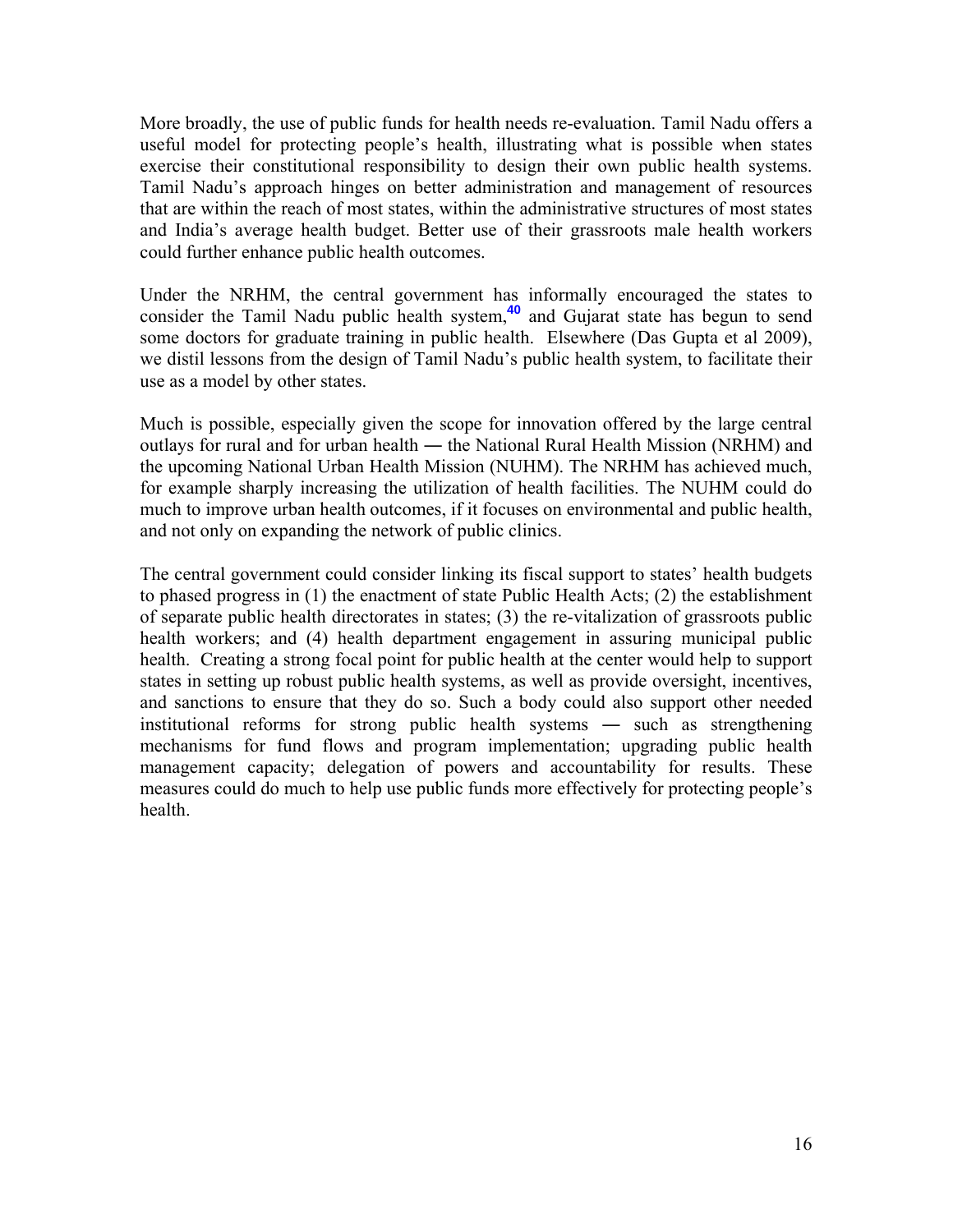

FIGURE 1. Infant mortality rate,\* by year - United States, 1915-1997

\*Per 1000 live births.

*Source:* US Centers for Disease Control MMWR Weekly 1999, 48(38): 849-858



**Figure 2 Life Expectancy and daily per capita caloric availability, 1940: Japan and its colonies compared with India and other countries**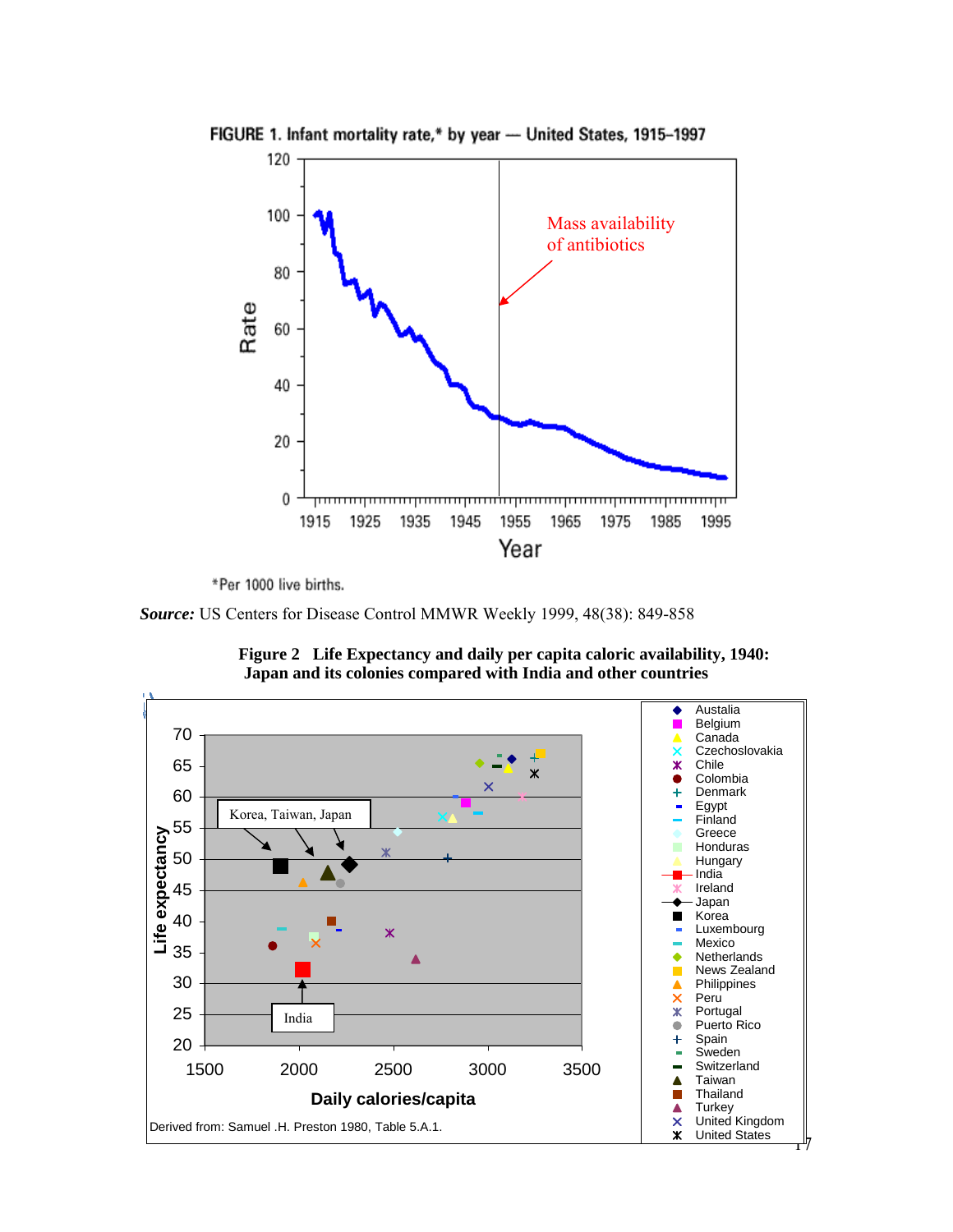

**Figure 3: Per Capita Expenditure on Health (Rs), Tamil Nadu and India** 

*Source:* Government of India (2005: Table 1.3)



\* The value for India is 1 throughout.

*Source:* Registrar-General of India, Sample Registration System, various years.

*Notes:* The data for the individual years 1970-72 have been averaged to obtain the estimate for 1971, because the SRS began in 1970 and its data quality fluctuated somewhat at the start.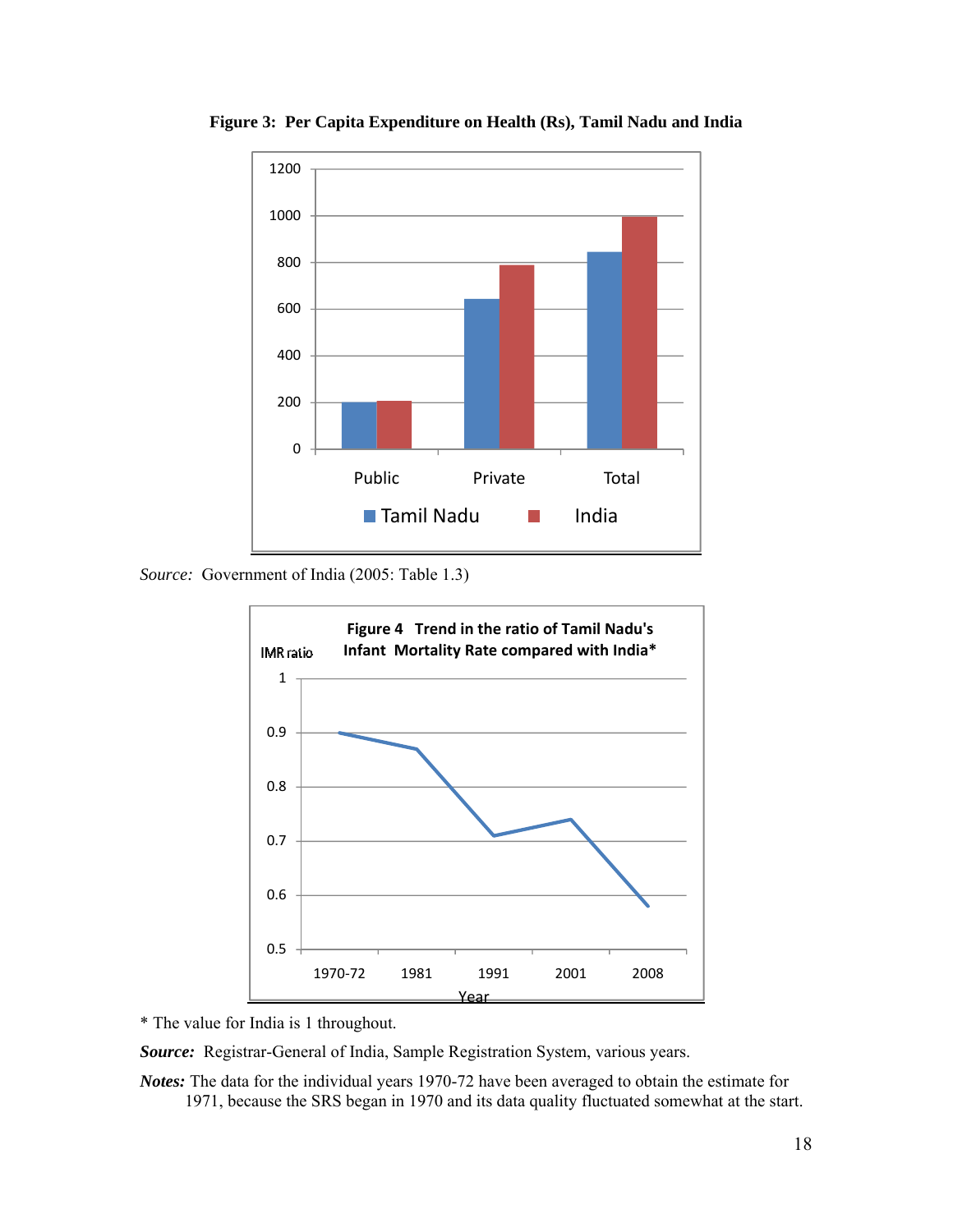#### **Appendix 1: Duties of Public Health Inspectors in Sri Lanka**

#### *General* -

- shall gain the confidence and co-operation of the people of his assigned area;
- shall within 3 months of assuming duties in the area carry out a survey of the area and write a report according to departmental instructions, and prepare a programme of work for approval of the supervising officer.

#### *Control of Communicable Diseases* -

- shall investigate cases of communicable disease, keep contacts under surveillance and take appropriate action to prevent the further spread of disease;
- shall assist in immunization at clinics when instructed by the supervising officer;
- shall assist specialized campaigns in their disease control activities when called upon to do so;
- shall assist in tracing contacts of leprosy, tuberculosis and sexually transmitted diseases, and in tracing of treatment defaulters;
- shall visit medical institutions in his area and ascertain the communicable diseases treated at these institutions and take appropriate action;
- shall study the mortality and morbidity statistics of the area and submit proposals to the supervising officer;
- shall regularly inspect houses and advise on the requirements of sanitary latrines, water supply, refuse disposal, light and ventilation and maintenance of home garden, and ensure that improvements and carried out.
- *Housing:* Shall report on building applications, inspect buildings under construction, and make recommendations on the issue of certificates of conformity for completed buildings; report and take action on unauthorized buildings.

**Sanitation:** Shall get latrines constructed, and recommend financial assistance, where appropriate, under the Aided scheme of Latrine Construction.

#### *Water supply*

- shall supervise the maintenance of public water supplies and ensure proper disinfection;
- shall send water samples for bacteriological and chemical analysis;
- shall inspect private and public wells and ensure that improvements are carried out.

*Refuse Disposal:* Shall supervise the scavenging services of local authorities and ensure collection and proper disposal of refuse.

*Vector Control:* shall undertake fly and mosquito control, anti-rat work and the abatement of nuisances of public health importance.

*Rabies control:* Shall ensure vaccination of dogs against rabies and the eradication of stray dogs.

#### *Food Safety*

- shall carry out a survey of all food handling establishments in his area, and regularly inspect food handling establishment and advise on improving their sanitary conditions;
- shall carry out the responsibilities of an Authorized Officer under the Food Act.
- shall pass animals for slaughter if asked by the supervising officer and ensure proper slaughterhouse sanitation;
- shall inspect fairs, markets and festivals and ensure maintenance of proper sanitation.

*Sanitation of Medical Institutions:* Shall supervise the sanitation of medical institutions and submit reports to the medical officer in charge of the institution.

#### *School Health Work*

• shall carry out a school health survey per departmental instructions and formulate a programme of work;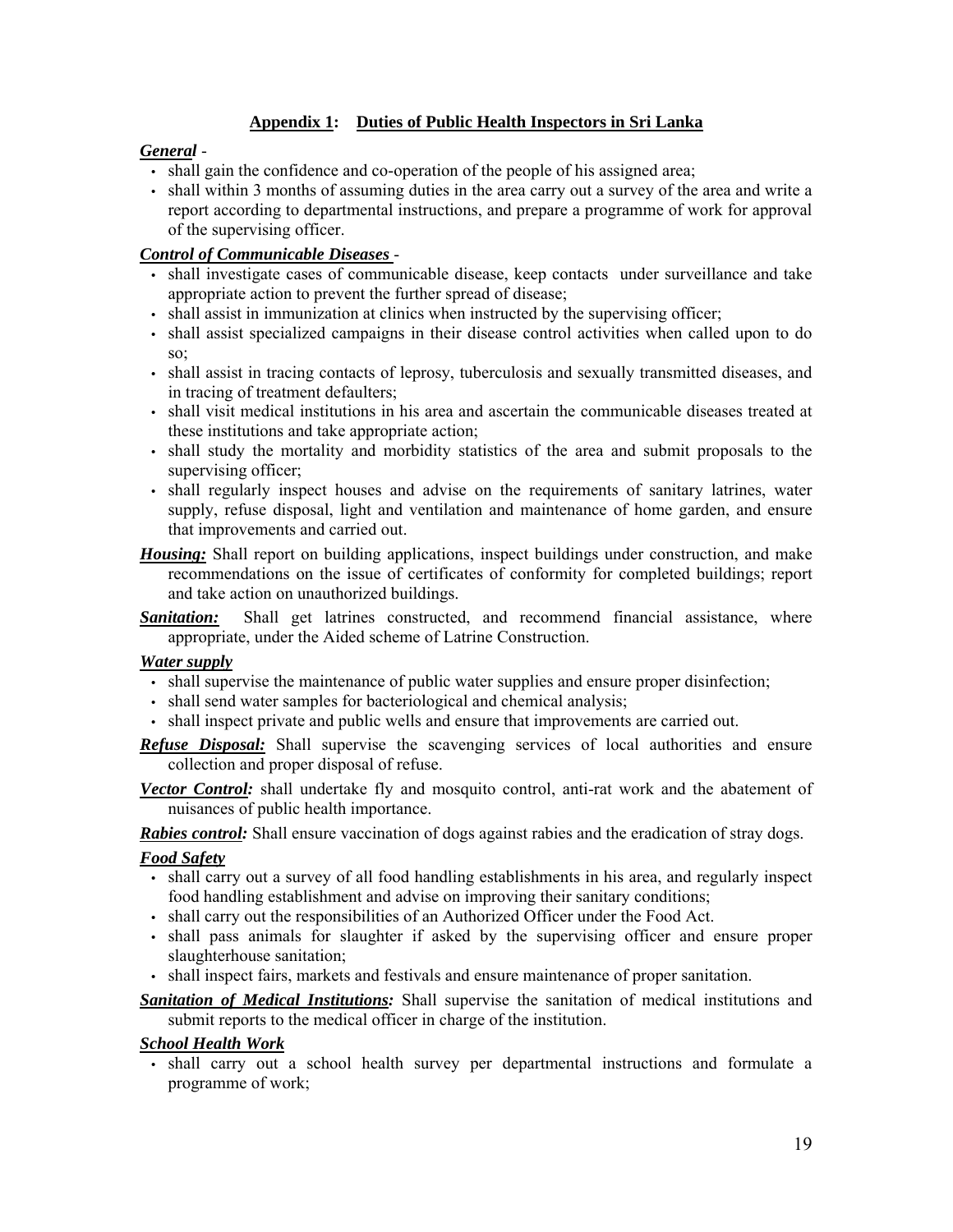- shall assist the Medical Officer of Health/District Health Officer in carrying out School Medical Inspections and carry out medical inspections himself when directed to do so.
- shall carry out immunizations and worm treatment in schools.

*Occupational Health* (including Estate Health)

- shall inspect all factories and work-sites in his area, identify health hazards, and advise on remedial measures;
- shall inspect all estates in his area, advise on environmental sanitation and the control of communicable diseases.

*Disasters and Epidemics:* Shall organize and supervise health activities related to environmental sanitation and prevention of communicable diseases during disasters and epidemics.

*Records and Reports:* Shall maintain records and submit reports per departmental instructions.

*Health Education:* Shall plan and implement a programme of health education in his area and ensure community participation in health activities.

#### *Team work*

- shall work and maintain cordial relations with the public health nursing sister and public health midwife of the area as a member of the health team.
- shall carry out any other duties assigned to him by his superior officer.

Source: Sri Lanka Ministry of Health, Public Health Inspector's Training Program, Kalutara, also cited in Dalpatadu et al (2008).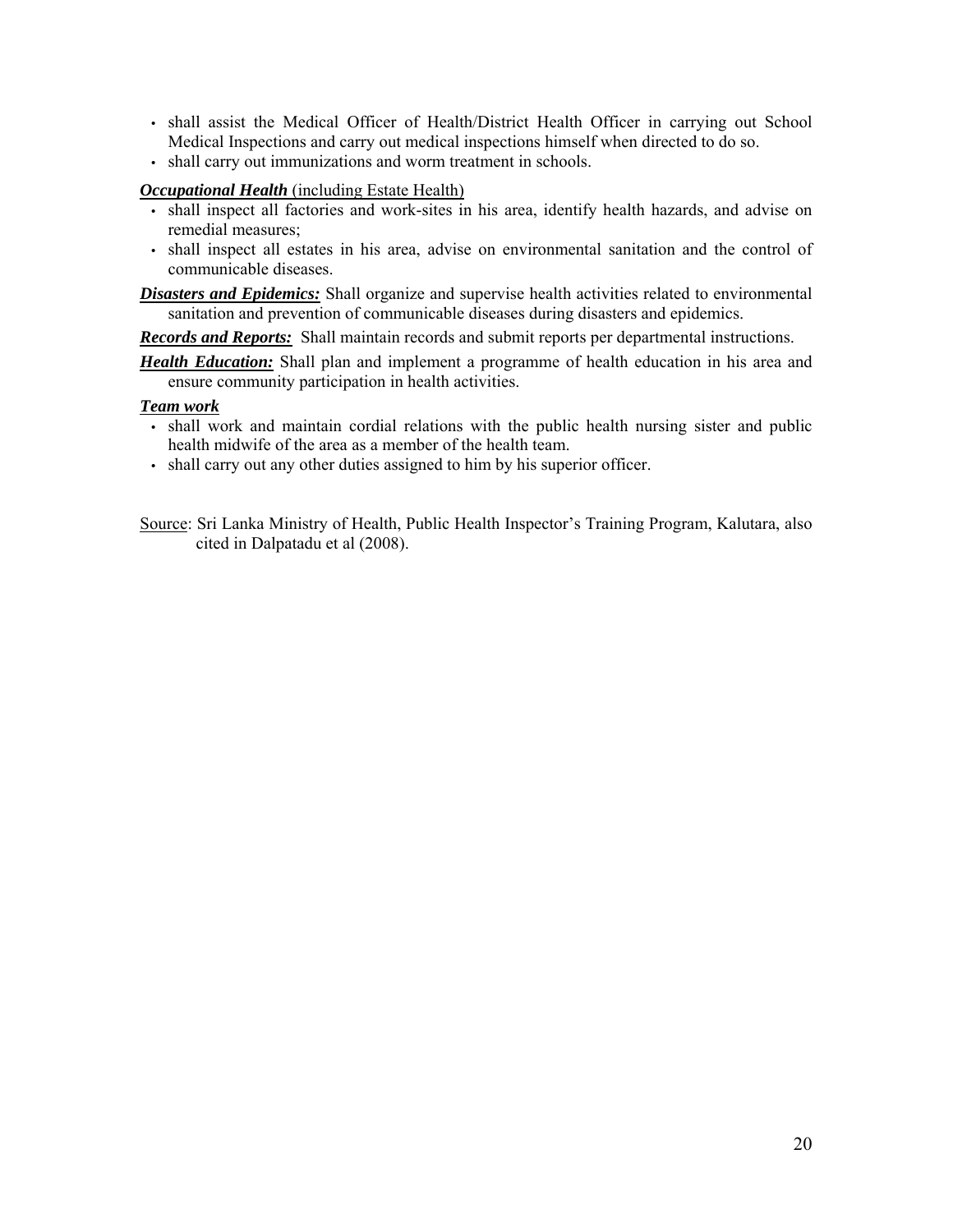#### **References**

- Arnold, David. 1989. "Cholera mortality in British India 1817-1947." In Tim Dyson, ed., *India's Historical Demography.* London: Curzon Press.
- Ashton, John, and Howard Seymour. 1988. *The New Public Health*. Philadelphia: Open University Press
- Barnett, Darryl B., Joe E. Beck, Worley Johnson, and Steven Konkel. 2003. "Environmental Health in Public Health", ch 23 in F.Douglas Scutchfield and C. William Keck (eds.) *Principles of Public Health Practice*, Clifton Park NY: Delmar Learning (second edition).
- Dalpatadu K.C.S., C.K. Shanmugarajah, Monica Das Gupta, H.M.S.S.D. Herath, Reggie Perera, and Tharanga Fernando. 2008. *The organization of public health and environmental sanitation services in Sri Lanka, and the role of the Public Health Inspector in its service delivery*, Report prepared for the World Bank, Colombo, Sri Lanka: Institute of Health Policy.
- Das Gupta, Monica. 2005. "Public Health in India: dangerous neglect", *Economic and Political Weekly* 40(49): 5159-65. A shorter version of this was published in Kaushik Basu (ed.) *Oxford Companion to Economics in India*, Oxford University Press, 2007.
- Das Gupta, Monica, and Lawrence O. Gostin. 2009. "Building Global Public Goods in Health: The Roles of Donors and International Agencies", *The Lancet* 373: 1395-7. (A longer version is available online as World Bank Policy Research Working Paper No 4907)
- Das Gupta, Monica, B.R. Desikachari, T. V. Somanathan, and P.Padmanaban. 2009. "How to Improve Public Health Systems: Lessons from Tamil Nadu", Washington DC: The World Bank Policy Research Working Paper 5073 (http://wwwwds.worldbank.org/external/default/WDSContentServer/IW3P/IB/2009/10/13/000158349\_20 091013150143/Rendered/PDF/WPS5073.pdf)
- Dyson, Tim (ed). 1989. *India's Historical Demography.* London: Curzon Press.
- Donaldson, L.J. 2001. "125 Years of Public Health in the UK", *Journal of the Royal Society for the Promotion of Health* 121(3):146-151.
- Duffy, John. 1990. *The Sanitarians: a history of American public health*, Urbana and Chicago: University of Illinois Press.
- Easterlin, Richard.A. 1999. "How Beneficient is the Market? A Look at the Modern History of Mortality", *European Review of Economic History* 3:3:257-294.
- Easterlin, Richard.A. 2000. "The Worldwide Standard of Living since 1800", *The Journal of Economic Perspectives* 14(1):7-26.
- Flemming Konradsen, , Wim van der Hoek, Felix P. Amerasinghe, Clifford Mutero, and Eline Boelee. 2004. Engineering and malaria control: learning from the past 100 years, *Acta Tropica* 89(2): 99-108
- Government of Gujarat. 2009. The Gujarat Public Health Act 2009 (draft), (http://www.gujhealth.gov.in/PUBLICHEALTH/pdf/THE\_GUJARAT\_PUBLIC\_HEALTH\_ ACT 2009 - 26-02-2009.pdf)
- Government of India. 2005. *National Health Accounts: India 2001-02*, New Delhi: Ministry of Health and Family Welfare, National Health Accounts Cell
- Government of West Bengal, Department of Health. 1970. *Health Manual* Vol 1 (Administration), Alipore, West Bengal: Superintendent, Government Printing.
- Guha, Sumit. 1993. "Nutrition, Sanitation, Hygiene, and the Likelihood of Death: The British Army in India c. 1870-1920." *Population Studies*, 47(3): 385-401.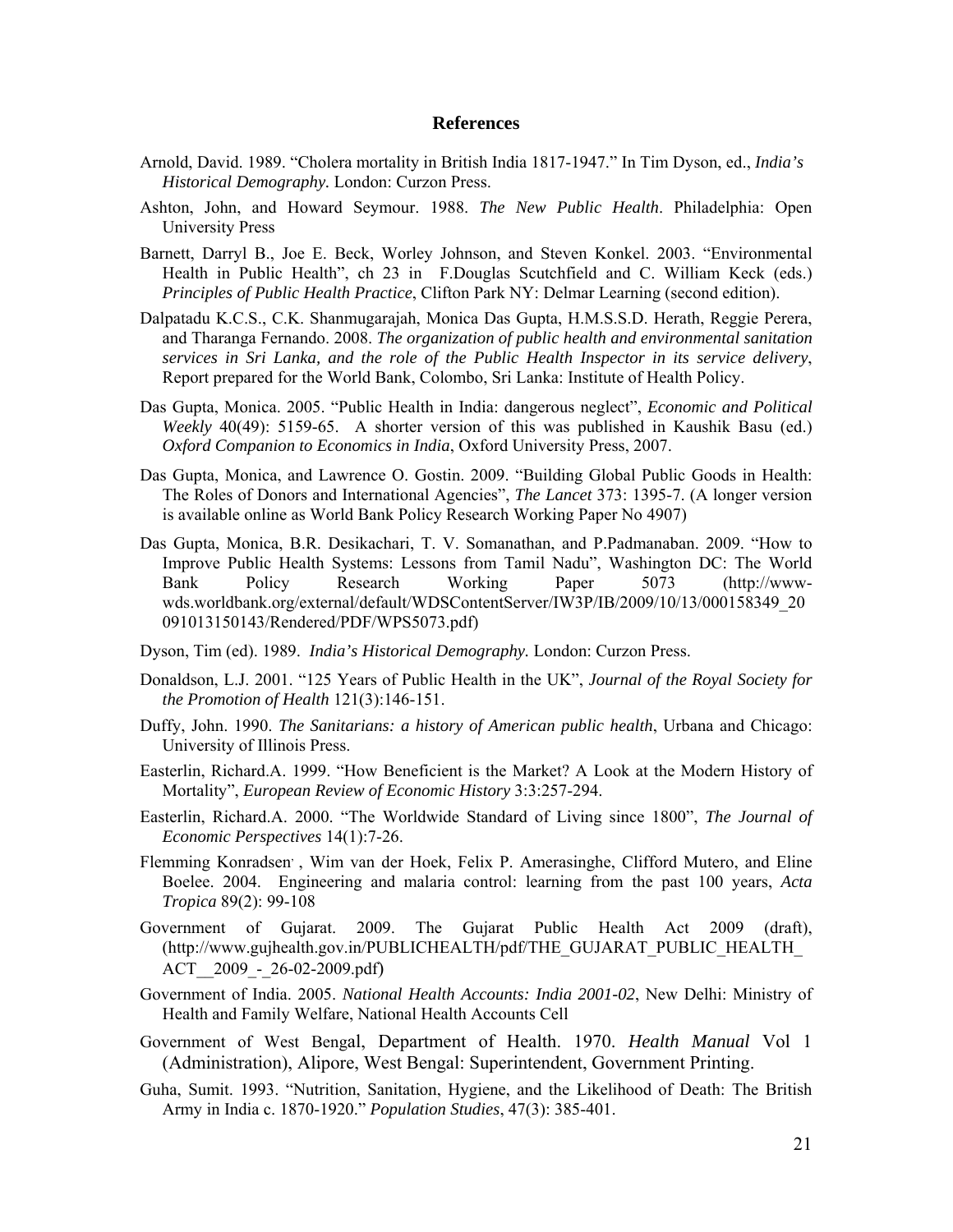- Gupta, Devendra B. 2003. "National agencies and center-state relationships in public health in India" World Bank, Washington, D.C. Processed.
- Hamlin**,** Christopher, and Sally Sheard . 1998. Revolutions in public health: 1848, and 1998? *British Medical Journal* 317:587-591
- Harrison, Mark. 1994. *Public Health in British India: Anglo-Indian preventive Medicine 1859- 1914* Cambridge: Cambridge University Press.
- IIPS (International Institute for Population Sciences) and Macro International. 2007. National Family Health Survey (NFHS-3), 2005-6: India: Volume 1, Mumbai: IIPS.
- Institute of Policy Studies. 2005. *Sri Lanka National Health Accounts 2000 2002*, Colombo: Institute of Policy Studies, Health Economics Policy Series
- IOM (Institute of Medicine). 1988. *The Future of Public Health*. Washington, D.C.: National Academy Press.
- Johansson, Sheila Ryan, and Carl Mosk. 1987. "Exposure, Resistance and Life Expectancy: Disease and Death during the Economic Development of Japan, 1900-1960." *Population Studies* 41(2): 207-235
- John, T. Jacob. 2009. "Public Health is Infrastructure for Human Development", *Indian Journal of Medical Research* 130: 9-11 (July)
- Lindsay, Steve, Matthew Kirby, Enis Baris, and Robert Bos. 2004. *Environmental Management for Malaria Control in the East Asia and Pacific (EAP) Region*, Washington DC: The World Bank, Health Nutrition and Population Discussion Paper.
- McGuire, James W. 2001. "Social policy and mortality decline in East Asia and Latin America." *World Development* 29(10): 1673-97.
- Milne, Thomas L. 2003. "The Local Health Department", ch 8 in F.Douglas Scutchfield and C. William Keck (eds.) *Principles of Public Health Practice*, Clifton Park NY: Delmar Learning (second edition).
- Ministry of Health and Family Welfare, Government of India. 2002. *National Health Policy 2002* (http://www.mohfw.nic.in/NRHM/Documents/National\_Health\_policy\_2002.pdf)
- Misra, Rajiv, Rachel Chatterjee, and Sujatha Rao. 2001. "Changing the Indian Health System: Current Issues, Future Directions." Indian Council for Research on International Economic Relations, New Delhi.
- Novick, Lloyd F. and Cynthia B. Morrow. 2008. "A Framework for Public Health Administration and Practice", ch 2 in Lloyd F.Novick, Cynthia B. Morrow, and Glen P. Mays (eds) *Public Health Administration: Principles for Population-Based Management*, Sudbury MA: Jones and Bartlett Publishers
- Preston, Samuel H. 1980. Causes and consequences of mortality declines in less developed countries during the twentieth century, pp 289-360 in Richard A.Easterlin (ed.) *Population and Economic Change in Developing Countries*, Chicago and London: The University of Chicago Press.
- Preston, Samuel H. and Michael R. Haines. 1991. *Fatal Years: Child Mortality in Late Nineteenth Century America*. Princeton NJ: Princeton University Press.
- Pruss-Ustun, Annette, Robert Bos, Fiona Gore, and Jamie Bartram. 2008. Safer Water, Better Health. Geneva: World Health Organization.
- Ramasubban, Radhika. 1989. Imperial Health in British India, 1857-1900, in Roy MacLeod and Milton Lewis (eds.) *Disease, Medicine and Empire and the Experience of European Expansion* London: Routledge.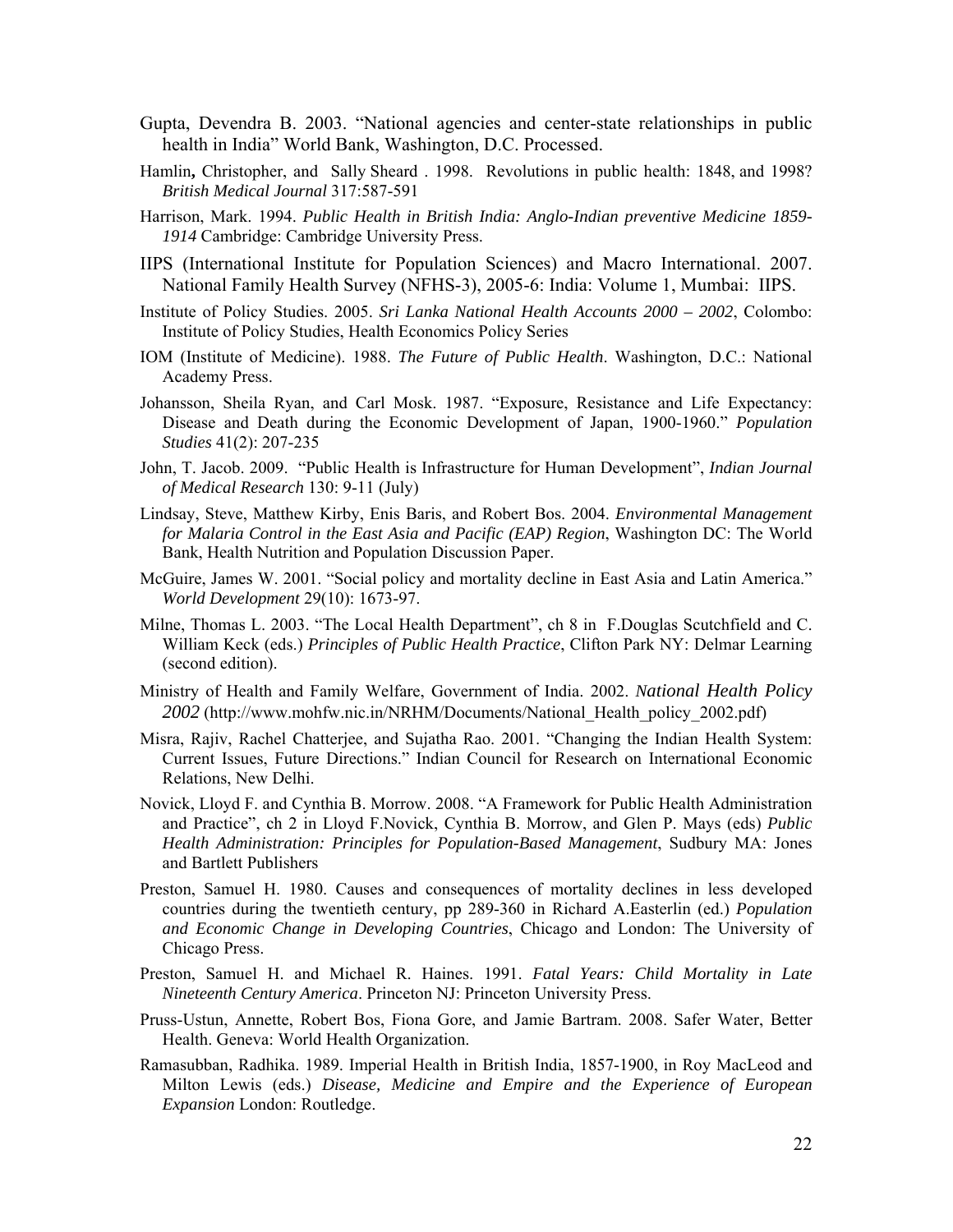Rosen, George. 1993. *A History of Public Health*, Baltimore: The Johns Hopkins University Press

- Schofield, Roger et al. 1991. *The Decline of Mortality in Europe,* Oxford: Oxford University Press
- United States Centers for Disease Control. 1999. Control of Infectious Diseases, 1900-1999, *Journal of the American Medical Association* 282(11): 1029-1032
- United States, Tennessee Valley Authority n.d. *Vector Control* (http://www.tva.gov/environment/reports/ros\_eis/4-12\_vector\_control.pdf)
- Utzinger, Jürg, Yesim Tozan, and Burton H. Singer. 2001. Efficacy and cost-effectiveness of environmental management for malaria control, *Tropical Medicine & International Health* 6 (9): 677–687.
- World Bank. 1993. *World Development Report 1993: Investing in Health*, New York: Oxford University Press
- World Bank. 2005. East Asia Update Countering Global Shocks, Washington DC: The World Bank, East Asia and Pacific Region (http://siteresources.worldbank.org/INTEAPHALFYEARLYUPDATE/Resources/EAP-Brief-

avian-flu.pdf)

World Bank (Brahmbhatt, Milan). 2006. Economic Impacts of Avian Influenza Propagation, Speech at the First International Conference on Avian Influenza in Humans, Institut Pasteur – Paris, France

(http://web.worldbank.org/WBSITE/EXTERNAL/NEWS/0,,contentMDK:20978927~menuP K:34472~pagePK:34370~piPK:34424~theSitePK:4607,00.html)

World Bank 2007a. "Sanitation Saves Lives"

(http://intranet.worldbank.org/WBSITE/INTRANET/INTERCOMM/0,,contentMDK:2155663 7~pagePK:87937~piPK:87970~theSitePK:86000,00.html)

- World Bank 2007b. Sri Lanka Poverty Assessment: Engendering Growth with Equity, Washington DC: The World Bank
- WHO (World Health Organization). 1978. *Role, Functions and Training Requirements of Environmental Health Officers (Sanitarians) in Europe*, Copenhagen: WHO Regional Office for Europe
- WHO (World Health Organization). 2006. *Preventing disease through healthy environments: Towards an estimate of the environmental burden of disease* (eds Prüss-Üstün, A. and C. Corvalán). Geneva: World Health Organization
- WHO (World Health Organization). 2009. *Global Polio Eradication Initiative Annual Report 2008*, Geneva: World Health Organization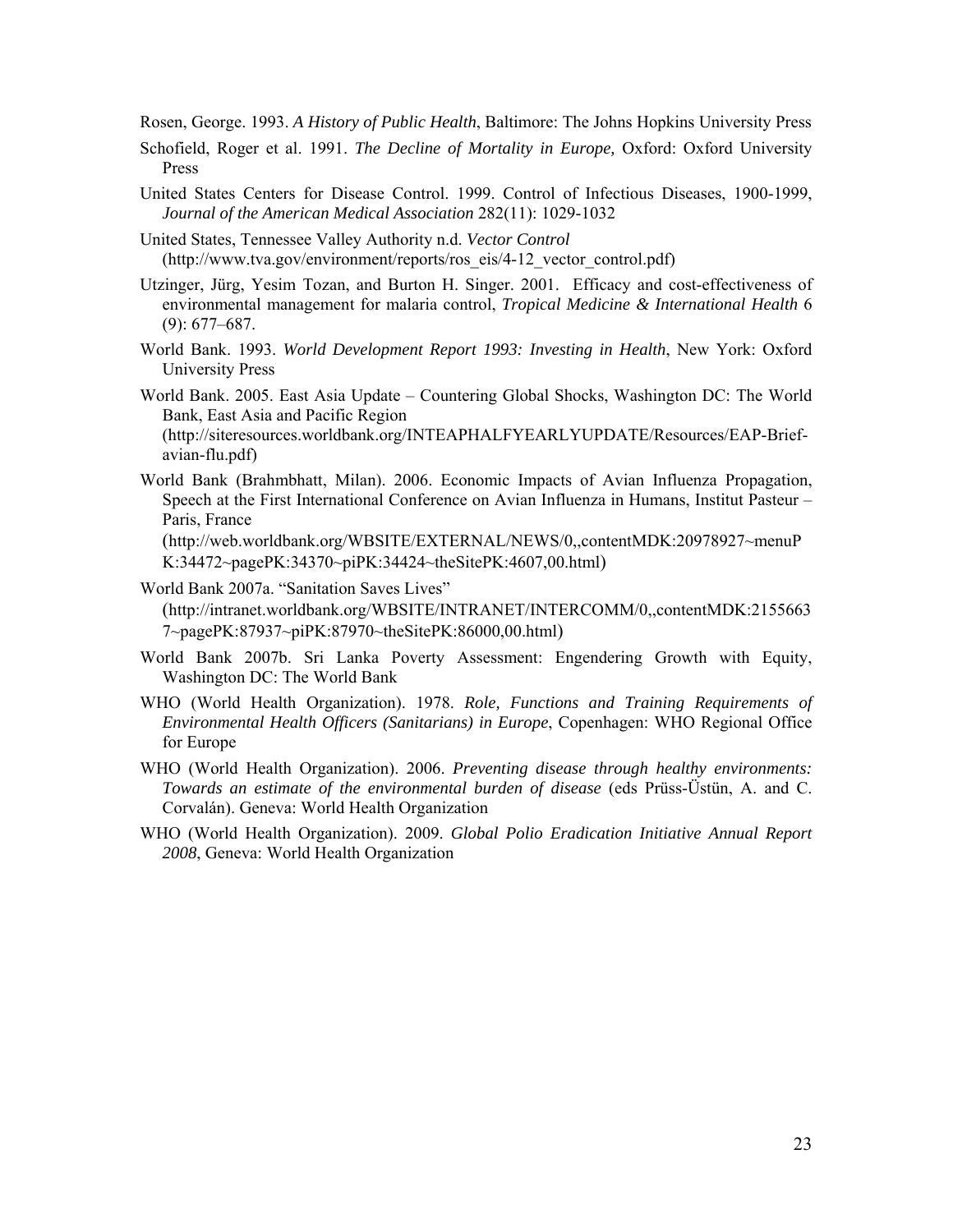#### **Endnotes**

1

- <sup>1</sup> For example, the costs of poor sanitation are estimated to amount to more than 1% of GDP in Colombia, and 1.4% in Bangladesh (World Bank 2007a). Even more striking are the global costs of emerging diseases such as SARS and avian flu, which arise from poor oversight of livestock management hygiene. Although SARS led to only around 800 deaths (and thus no discernible impact on output), it resulted in economic losses estimated at around 2 percent of East Asian GDP in the second quarter of 2003 (World Bank 2005). The World Bank (2006) estimates that a severe avian flu pandemic among humans could cost the global economy around 3.1% of its GDP, or up to \$2 trillion.
- <sup>2</sup> The Health Ministry's National Institute of Health and Family Welfare lists the National Health Programs

(http://www.nihfw.org/NDC/DocumentationServices/NationalHealthProgramme.html). They are the programs for (1) controlling TB, AIDS, Vector Borne Diseases, Iodine Deficiency, Cancer, Diabetes, and Blindness; (2) eradicating Yaws, Leprosy, and Guinea Worm; and (3) programs for Reproductive and Child Health; Mental Health; Surveillance for Communicable Diseases; Nutrition; and Control and Treatment of Occupational Diseases.

- **3** The World Bank (1993:6) argues that public resources spent on health should be used for "compensating for markets failures and efficiently financing services that will particularly benefit the poor." This includes reducing "government expenditures on tertiary facilities, specialist training, and interventions that provide little health gain for the money spent", and financing and implementing "a package of public health interventions to deal with the substantial externalities surrounding infectious disease control."
- 4 Barnett et al 2002.
- <sup>5</sup> See for example Barnett 2003, Milne 2003, Novick and Morrow 2008.
- <sup>6</sup> See for example Easterlin 1999 and 2000, United States Centers for Disease Control 1999, and Ashton and Seymour 1988. Until the therapeutic advances of the mid-twentieth century, these were the most effective way for elites to protect themselves from diseases spreading from neglected groups or areas. See for example, Donaldson 2001, Duffy 1990, and Rosen 1993. See also WHO (1952, 1977) on environmental health services.
	- **7** United States, Tennessee Valley Authority n.d. This contrasts sharply with the central government's shifting of attention away from malaria in the early 1960s, after it had succeeded in sharply reducing malaria incidence. This was followed by a resurgence of malaria, attended by with growing problems of drug resistance.
	- 8 See for example the United States' radical analysis of its public health shortfalls (Institute of Medicine, 1988), and the formation of the European Union's Centres for Disease Prevention and Control to provide some federal order to a multiplicity of diverse national public health systems.
	- **9** This position is shared by donors, although in the developed world environmental health services are considered fundamental to the work of the health authorities (Das Gupta and Gostin 2009). Other Ministries do provide some important inputs to environmental sanitation, such as those provided by the Ministry of Rural Development's Nirmal Gram Puruskar, and the Ministry of Urban Development's Urban Renewal Mission. However, much of this is infrastructure development, whose operation and maintenance needs to be monitored by health authorities.
- **<sup>10</sup>** Das Gupta and Gostin (2009).
- **<sup>11</sup>** Total public expenditure on health is 1.8% of GDP (World Bank 2007b), and 9 percent of this budget is spent on preventive and public health services (Institute of Policy Studies 2005). This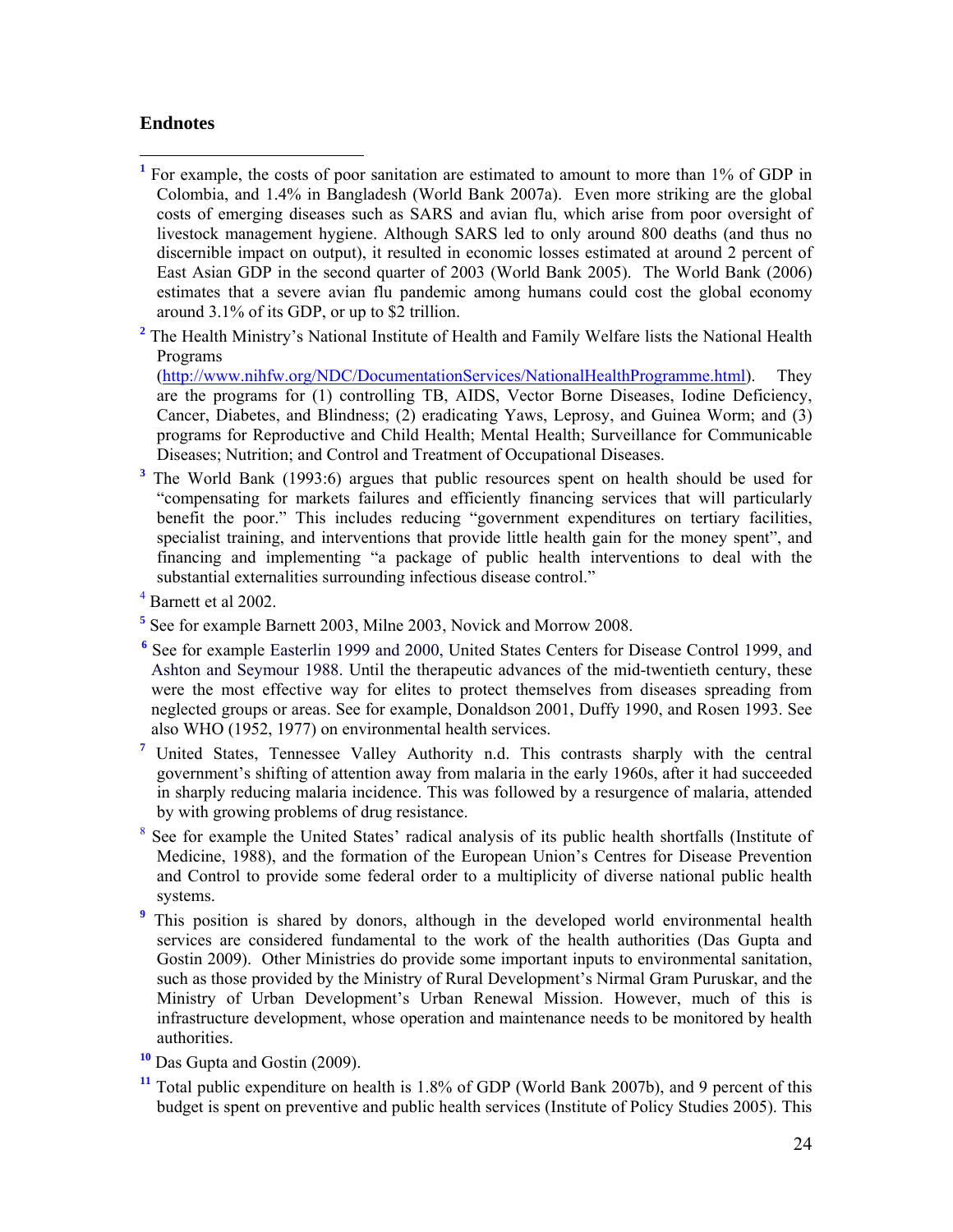includes the costs of program management, epidemiological and health monitoring, laboratory support, Public Health Inspectors, and the staff who provide reproductive and child health services. Nor is there heavy expenditure on sanitary infrastructure such as sewerage, as most of the population uses stand-alone latrines. Life expectancy in Sri Lanka approaches that of developed countries (World Bank 2007b).

- <sup>12</sup> For example, the need to collect revenues can trump public health concerns  $-$  such as collecting license fees from food vendors and factories which do not meet the public health standards for licensing.
- <sup>13</sup> The NUHM has not yet formally announced its strategy, but the Minister Dr Ramadoss stated this (The Hindu www.hindu.com/2008/02/23/stories/2008022360321700.htm
- **<sup>14</sup>** Article 246 of the Indian Constitution sets out three lists, known as the Union List, the State List and the Concurrent List. Legislative and executive power lie with the federal government over subjects in the Union List, with the state governments for subjects in the State list, and with both federal and state governments for subjects in the Concurrent list. Union laws override those made by the states for items in the concurrent list. The health-related provisions in the Union list relate to port quarantine, research, and scientific and technical education. "Public health and sanitation, hospitals and dispensaries" form Entry 6 of the State List, thereby falling under the jurisdiction of state governments. The concurrent list includes the 'prevention of the extension from one State to another of infectious or contagious diseases or pests affecting men, animals or plants', and other issues with wider national ramifications such as food and drugs, family planning, medical education, and vital statistics. In practice, there is considerable overlap in the functions performed at the central and state levels (Gupta, 2003, Misra and others, 2001).
- **<sup>15</sup>** (http://www.nihfw.org/NDC/DocumentationServices/Committe\_and\_commission.html).
- **<sup>16</sup>** (http://www.nihfw.org/NDC/DocumentationServices/Committe\_and\_commission.html)
- **<sup>17</sup>** These issues are discussed further in Das Gupta (2005).

1

- **<sup>18</sup>** See Arnold 1989, and the other papers in Dyson 1989.
- <sup>19</sup> See for example Karnataka Health Department's description of the health services it provides http://stg2.kar.nic.in/healthnew/Services.aspx,
- **<sup>20</sup>** Lindsay et al. 2004, Flemming et al 2004, Utzinger et al 2001, World Health Organization 2006, Pruss-Ustin et al 2008.
- <sup>21</sup>This followed the recommendations of the Kartar Singh Committee of 1973 (http://www.nihfw.org/NDC/DocumentationServices/Committe\_and\_commission.html)
- <sup>22</sup> It is always much easier to perceive the benefits of being cured, than those of not falling ill in the first place, and the media rarely trumpet achievements such as the fact that (for example) New York has succeeded through vigilance in not having a typhoid epidemic for perhaps a century, although there are still 30-50 cases in the state each year because of foreign travel. The figures on current cases are from the website of the New York State Department of Health. http://www.health.state.ny.us/diseases/communicable/typhoid\_fever/fact\_sheet.htm
- <sup>23</sup> In the past, Health Secretaries were members of the health services, at least in some states. The quote in footnote 19 indicates that this held in West Bengal till 1962.
- <sup>24</sup> Currently less than 2 percent of the central government health cadre is specialized in public health, although they are expected to provide the technical backing for all the states.
- <sup>25</sup> Even during the first 5 years, the state's contribution (though smaller than the Centre's) is in absolute terms substantial for the state's budget.